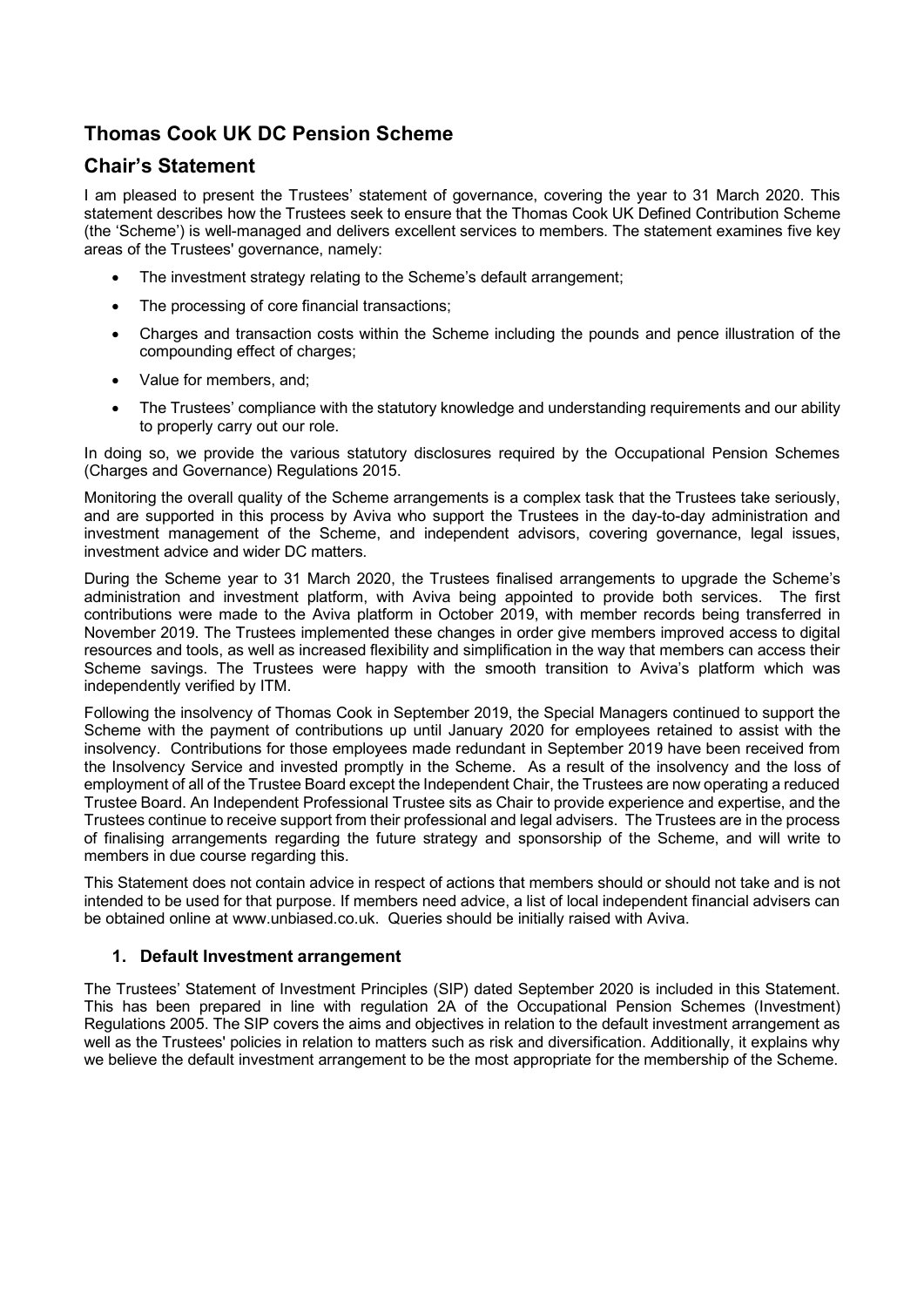This Statement covers the investment arrangements in place during the year to 31 March 2020. As part of the Scheme upgrade implemented in October and November 2019, the Trustees also made changes to the Scheme's default investment arrangement. These changes were based on an extensive review of the Scheme's investment arrangements, carried out by the Trustees and their advisors in 2018 and the early part of 2019, concluding on 20 March 2019. Before making any changes, the Trustee considered:

- The level of risk taken during the "growth" phase of the default investment strategy.
- A review of the overall objective of the default investment strategy, and whether it remained appropriate to assume that most members in the default arrangements will ultimately remain invested in retirement and draw down their benefits over time. This involved consideration of the actual retirement experience of our members, reviewing how and when members take their benefits from the Scheme.
- The pros and cons of using "blended" and "white-labelled" fund options as opposed to investing in funds directly.
- The length of the de-risking period and the timing of switches from higher risk to lower risk investments.
- The choice of investment managers used to implement the investment strategy.
- Environmental, social and governance risks and opportunities, and the approach our selected investment managers take to managing these issues.

The review resulted in the following conclusions and changes to members' investments from October 2019:

- The Trustees believe that a default investment strategy targeting drawdown remains suitable for the membership, but the underlying investments of the growth phase were updated to better meet the Trustees' objective to "generate returns in excess of inflation whilst managing downside risk".
- The period over which members' funds transition into a lower risk mix of assets for the Scheme's lifestyle strategies (including the default investment strategy) was extended from five and a half years to eight years. The Trustees believe that this better manages investment risk for members during periods of market downturn, as when members are close to retirement their funds do not have sufficient time to recover.

The Trustees were also satisfied that members who were confident making their own investment choices were able to elect to transfer into funds as similar as possible on Aviva's investment platform to those in which they had previously invested.

The current default investment arrangement is a lifestyle strategy, the 'Thomas Cook Flexible Journey' which, as stated in the SIP:

- Aims to generate returns in excess of inflation during the growth phase of the strategy whilst managing downside risk.
	- o The default investment option's growth phase invests in a growth-focused fund which consists of equities and other growth-seeking assets. These investments are expected to provide equitylike growth over the long term with some downside protection and some protection against inflation erosion.
- Aims to provide a strategy that reduces investment risk for members as they approach retirement.
	- o As a member's pot grows, investment risk will have a greater impact on member outcomes. Therefore, the Trustees believe that a strategy that seeks to reduce investment risk as the member approaches retirement is appropriate. Hence, starting 8 years before their target retirement date (or normal retirement date, if no target is specified), members in the default investment option will have their holdings gradually transitioned towards a lower risk mix of assets. This lower risk mix is designed to provide exposure to assets aiming for income and stable growth through retirement (outside of the Scheme), along with an allowance for tax-free cash benefits through an allocation to money market investments.
- Aims to provide exposure, at retirement, to assets that are broadly appropriate for a member planning to take 25% cash at retirement (reflecting current tax-free cash rules) and to use the balance to stay invested post-retirement (albeit outside of the Scheme).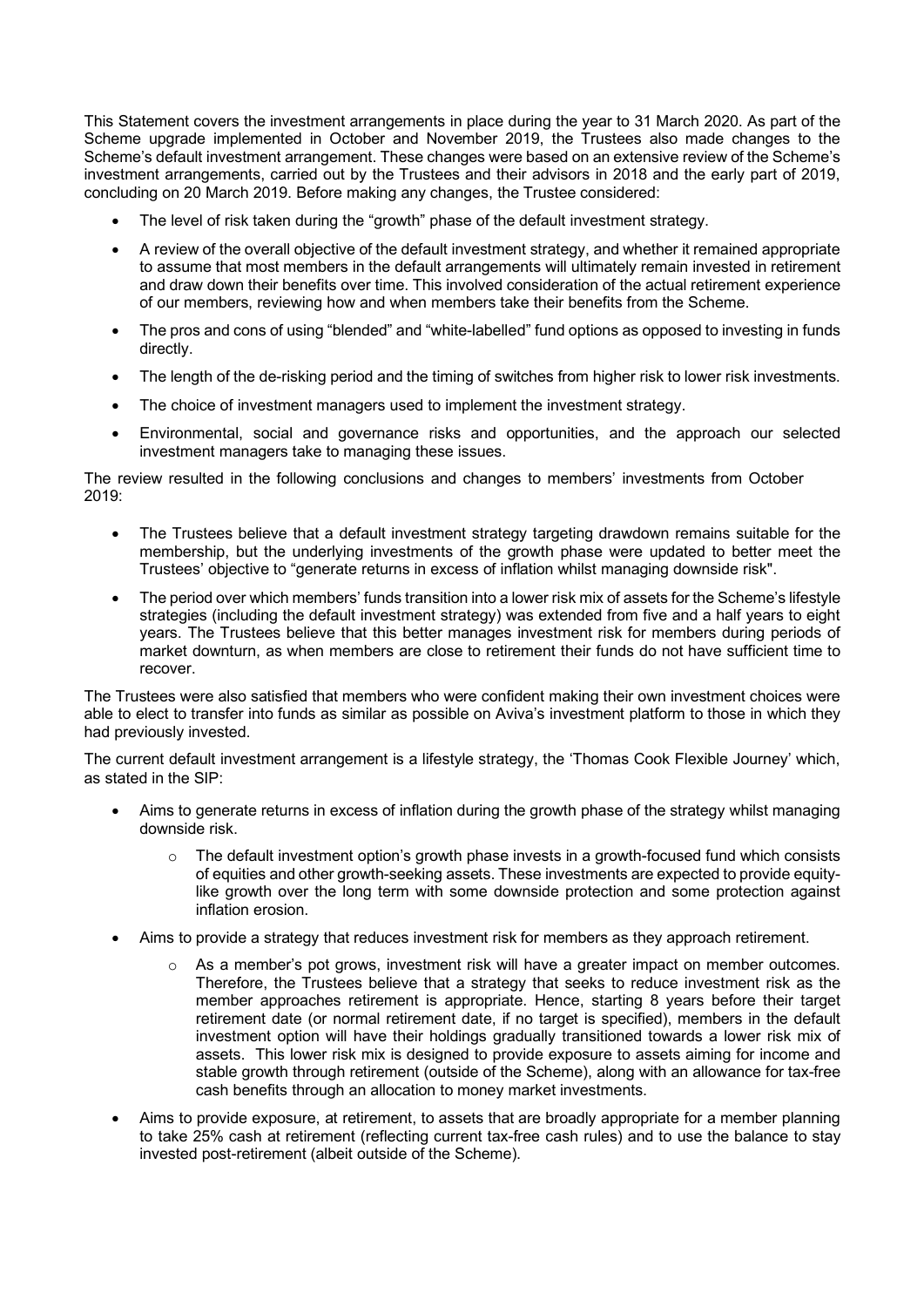$\circ$  At the point of the target or normal retirement date, members' accumulated savings in the default investment option will be invested in a multi-asset fund and a money market fund, with proportions designed to target 25% of the portfolio in money market instruments and the balance in a diversified mix of assets which aim to generate income and maintain the purchasing power of members' savings. The assets in this allocation include equities, bonds, cash and alternative assets.

Members of the Scheme are also able to access alternative lifestyle strategies, the 'Thomas Cook Regular Income Journey' and the 'Thomas Cook Cash Journey' (designed for alternative retirement benefit choices, namely annuity purchase and full cash withdrawal respectively) and a range of self-select funds, and are supported by clear communications and high quality member tools and guidance available through Aviva's member site.

Regular reviews with our Investment Consultants have demonstrated that the risk and returns exhibited by the default investment strategy are consistent with the strategy's aims and objectives.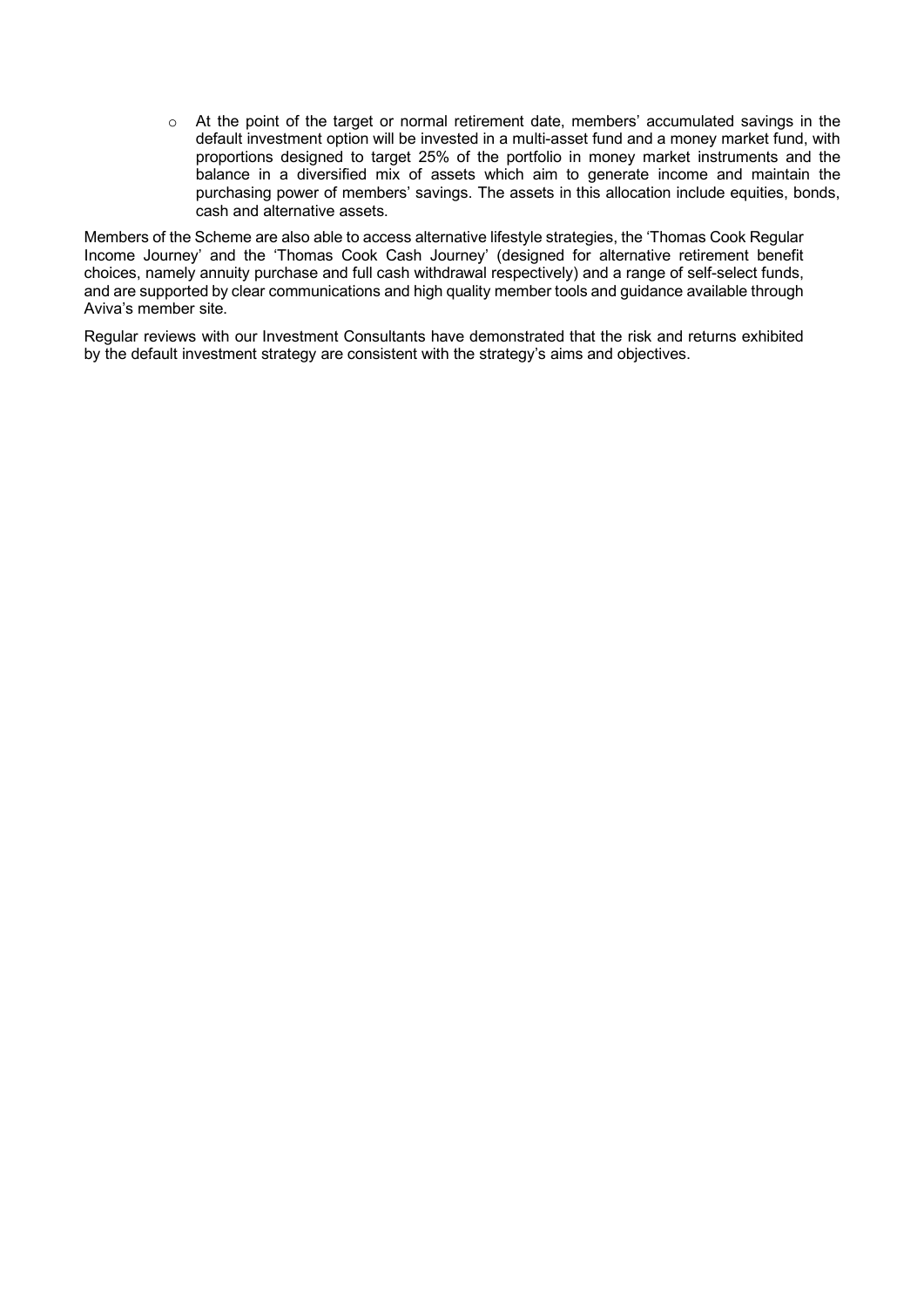### **2. Core Financial Transactions**

As required by the Occupational Pension Schemes (Scheme Administration) Regulations 1996 (the Administration Regulations), the Trustees must ensure that core financial transactions are processed promptly and accurately. Core financial transactions are (broadly):

- Investment of contributions made to the Scheme by members and their employer(s);
- Transfers into and out of the Scheme of assets relating to members;
- Switches of members' investments between different funds within the Scheme; and
- Payments from the Scheme to or in respect of members (e.g. payment of death benefits and on retirement).

The Trustees recognise that delay and error can cause significant losses for members. They can also cause members to lose faith in the Scheme, which may in turn reduce their propensity to save and impair future retirement outcomes. We therefore operate measures and controls aimed at ensuring that all financial transactions (such as benefit payments and switches between funds) are processed promptly and accurately.

The Trustees have appointed a professional third party administrator and have delegated the day to day running of the Scheme. However, the Trustees are aware that the responsibility of the running of the Scheme remains with them and they have implemented adequate internal controls, which are reviewed periodically. Core financial transactions have been processed promptly and accurately as a result of the following actions:

- The Trustees use a professional pension provider, Aviva.
- The Trustees have appropriate service agreements in place with the administrator and are aware of their key contacts. Such service agreements cover all core administration processes and incorporate performance standards, including timescales for completing tasks. These standards are monitored on a regular basis. The Trustees are committed to monitoring service to ensure that members receive service in line with expectations. The Trustees have frequent calls with Aviva.
- Through Mercer Workplace Savings, the Trustees receive additional governance oversight from their advisers. Mercer work closely with Aviva to ensure a market-leading level of administrative service.

As part of the Scheme changes implemented from October 2019, day-to-day administration and investments services were delegated to the same, modern platform so that transactions and processes can be carried out more promptly with straight through processing from instruction to activation.

The transfer of members' investments to the Aviva investment platform took place in November 2019, on a wholly pre-funded basis to prevent out of market exposure. Comprehensive reconciliations of member accounts and investments were carried out following the transfer. The Trustees engaged an external data consultancy, ITM, to carry out an independent review of the transition and were satisfied that it went smoothly.

Aviva records all member transactions and benefit processing activities in a work management system, which assigns the relevant timescale to the task. The Trustees receive reports from Aviva on the number of cases carried out and how many of those cases were completed within agreed service levels.

Following the insolvency of Thomas Cook, some contributions due to the Scheme were recovered from the Insolvency Service. A full reconciliation process took place and the contributions were promptly allocated to member's accounts once received.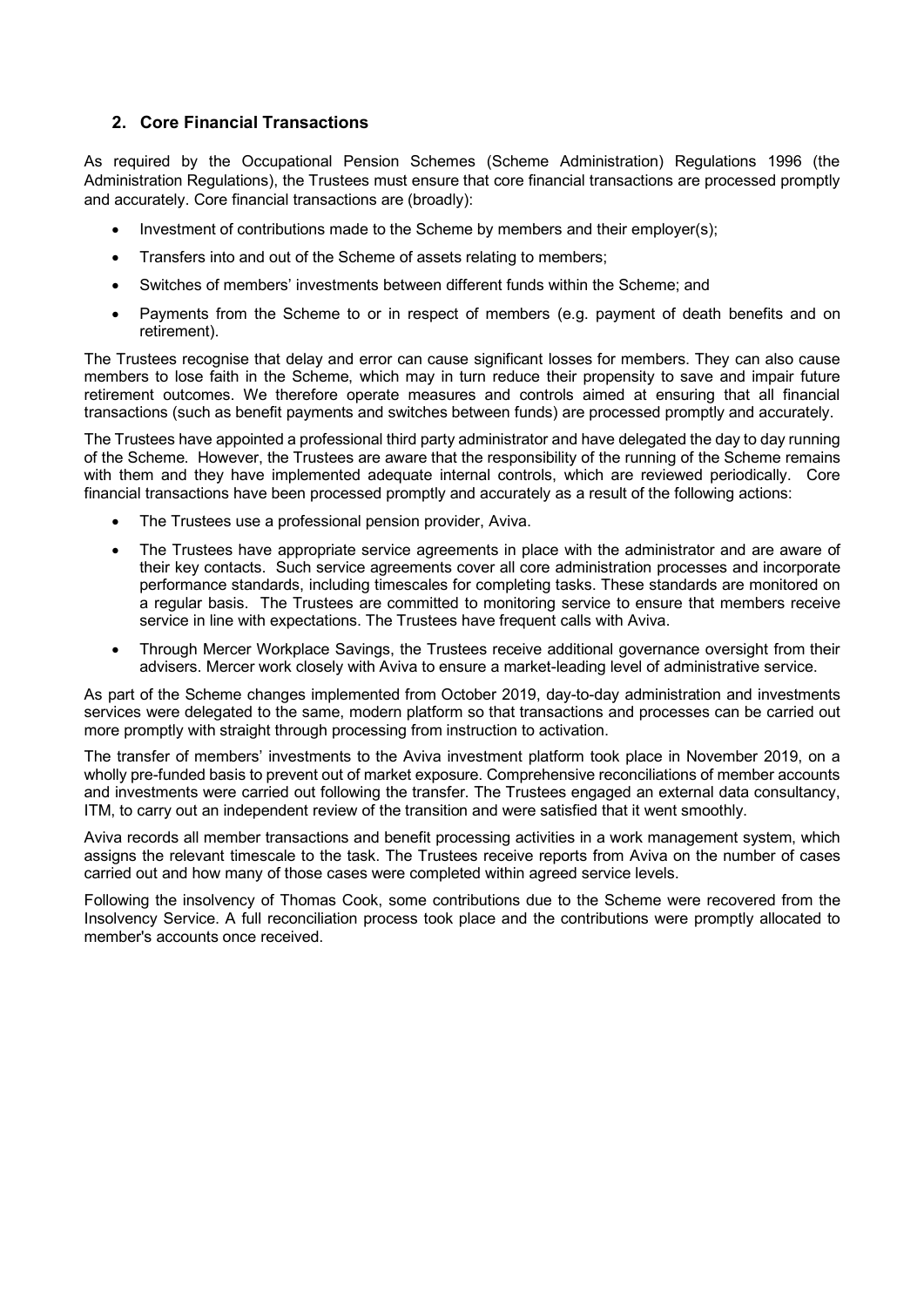The following Service Level Agreements (SLAs) for the core financial transactions have been agreed:

| <b>Service level</b>                                   | <b>Service standard</b>                                                                                                                                                                                                                      | <b>Target level</b> | <b>Failure point</b> |  |
|--------------------------------------------------------|----------------------------------------------------------------------------------------------------------------------------------------------------------------------------------------------------------------------------------------------|---------------------|----------------------|--|
| <b>Contribution</b><br>processing<br>and<br>allocation | allocate<br>and<br>all<br>regular<br><b>Process</b><br>contributions within two (2) business days<br>of receipt of the validated contribution<br>schedule and reconciled payment.                                                            | 100%                | Less than 90%.       |  |
| <b>Investment transaction requests</b>                 | Completed within three (3) business days<br>from the date of receipt of complete<br>instructions.                                                                                                                                            | 97%                 | Less than 85%.       |  |
| Payments out                                           | Completed within five (5) business days of<br>receipt of the completed<br>payment<br>authority form<br>and<br>all<br>required<br>documentation from the authorised<br>party.                                                                 | 97%.                | Less than 85%.       |  |
| <b>Transfers in</b>                                    | Transfer<br>values<br>paid<br>during<br>the<br>measurement period will be processed,<br>allocated and written confirmation issued<br>to members or trustees within five (5)<br>business days of receipt of the payment<br>and documentation. | 97%                 | Less than 85%.       |  |

As a wider review of the Scheme administrator in general, the Trustees have sight of the administrators control procedures, which governs the accuracy of their processes. The administrator employs an independent auditor to prepare an annual report on their internal controls (AAF01/06/ ISAE 3402).

In addition to the above processes:

- The Trustees identify, evaluate, manage and monitor risk. By incorporating risks identified in relation to core financial transactions into the risk register they are categorised and prioritised.
- Close working links were maintained between the Company in-house Pension and Payroll teams and the administrator prior to the insolvency.
- All documents are scanned and saved electronically. All electronic files are backed up on a daily basis.
- All financial transactions are subject to annual audit requirements as part the Trustees Annual Report and Accounts.
- Privacy and Information Security teams, policies, programs and procedures are in place to protect personal information from loss or abuse, and to support, where appropriate, the privacy rights and requests of the individuals whose information is processed. The Trustees review these processes on an ongoing basis, acknowledging that cyber security approaches must evolve as the cyber threat landscape changes.

In light of COVID 19, the Trustees have considered the guidance issued by The Pensions Regulator concerning the administration of pension schemes and have maintained a regular dialogue with Aviva about its service delivery and business continuity arrangements. The Trustees have adopted virtual meetings, ensuring that they can continue to make timely decisions relating to the Scheme.

Based on the above, the Trustees are satisfied that the Scheme's core financial transactions have been processed promptly and that the administrator was operating appropriate procedures, checks and controls and operating within the agreed SLA during the period to which this Statement relates.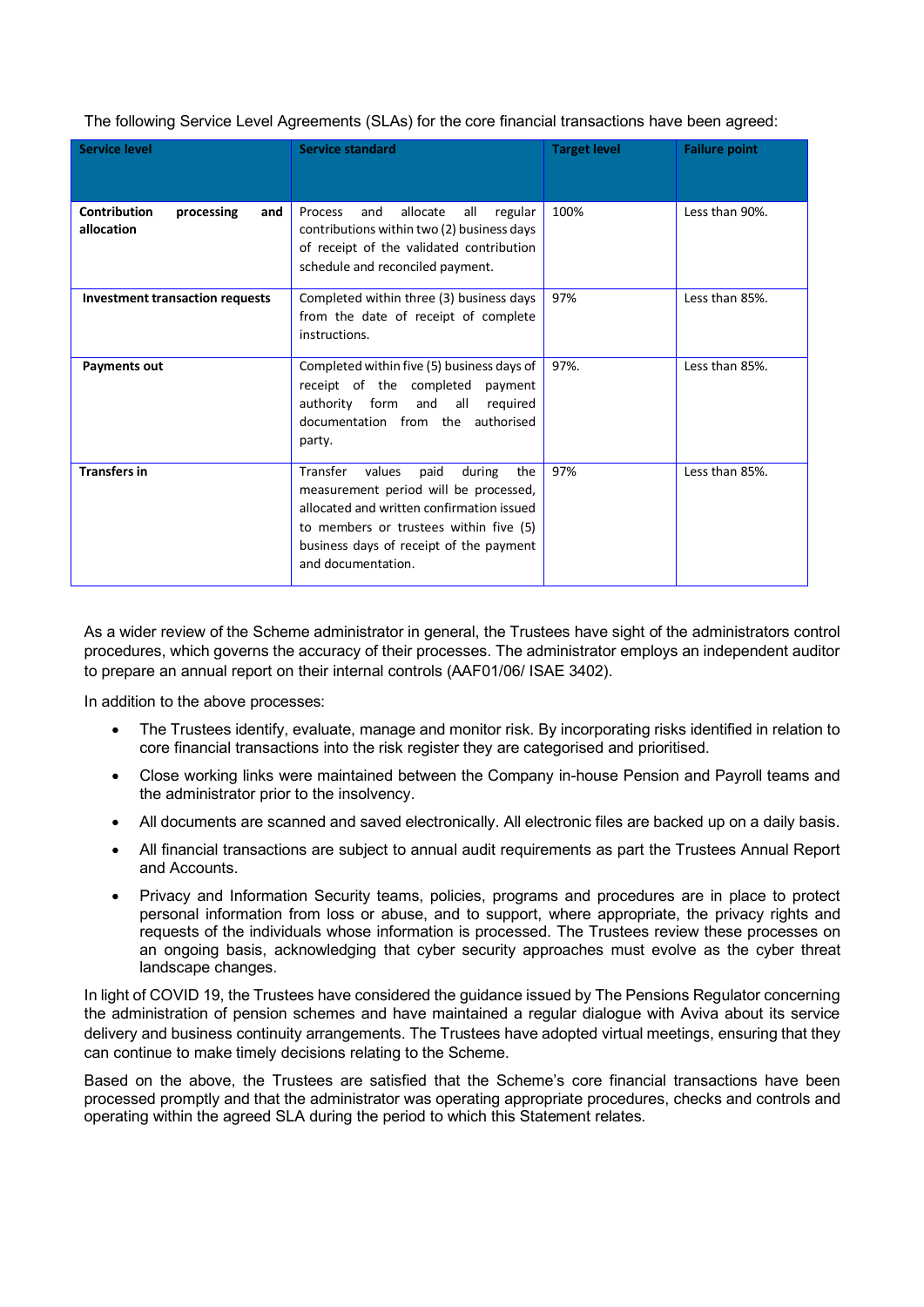#### **3. Costs and Charges borne by members**

The levels of charges and transaction costs applicable to the default investment arrangement and wider fund range during the period are detailed in this section. The fees remain compliant within the 0.75% p.a. charge cap on default investment arrangements which applied because the Scheme was used as a qualifying arrangement for auto enrolment prior to the insolvency of the sponsoring employer, Thomas Cook Group plc, on 23 September 2019.

Charges relating to investment management are deducted from member's funds. Explicit charges known as the Total Expense Ratio (TER) consist principally of the manager's annual charge for managing and operating a fund, but also includes the costs for other services paid for by the fund, such as the legal costs, registration fees and custodian fees. Here, they include the charges for operating the Aviva platform. However, they exclude other costs that are also member borne and which can therefore have a negative effect on investment performance such as transaction costs and interest on borrowings.

Transaction costs are the expenses associated with a member trading in and out of a fund as well as the investment manager trading a fund's underlying securities, including commissions and stamp duty. Transaction costs are not explicitly deducted from a fund but are captured in its investment performance (in other words, the higher the transaction cost, the lower the returns produced by a fund). The Financial Conduct Authority has provided guidance (in Policy Statement 17/20) to investment managers regarding calculations and disclosures of transaction costs. Due to the way in which transaction costs are required to be calculated, they can be negative or positive in nature; a negative figure is effectively a gain from trading activity, whilst a positive figure is effectively a cost from trading activity.

The Trustees requested from Aviva details of the TER and transaction costs over the year. The table below shows the TER and transaction costs for each of the underlying funds used within the default arrangement, the Thomas Cook Flexible Journey. The overall charge deducted from a member's pot, if in this default arrangement, will reflect the member's allocations in each of the underlying funds. The TER is at its highest during the growth phase, falling during eight years prior to age 65 (or the members target retirement age if different), to reflect the automatic switching of assets to the Flexible Journey De-risking and BlackRock Sterling Liquidity funds, which have a lower TER, as illustrated in the chart below.



#### **Asset Allocation**

| <b>Flexible Journey Funds</b>                                      | Ratio (% pa) | Total Expense Transaction Cost (% pa) |
|--------------------------------------------------------------------|--------------|---------------------------------------|
| Thomas Cook Growth                                                 | 0.29         | 0.12                                  |
| Flexible Journey De-risking                                        | 0.26         | 0.13                                  |
| BlackRock Sterling Liquidity (shown as Cash in the chart<br>above) | 0.14         | 0.01                                  |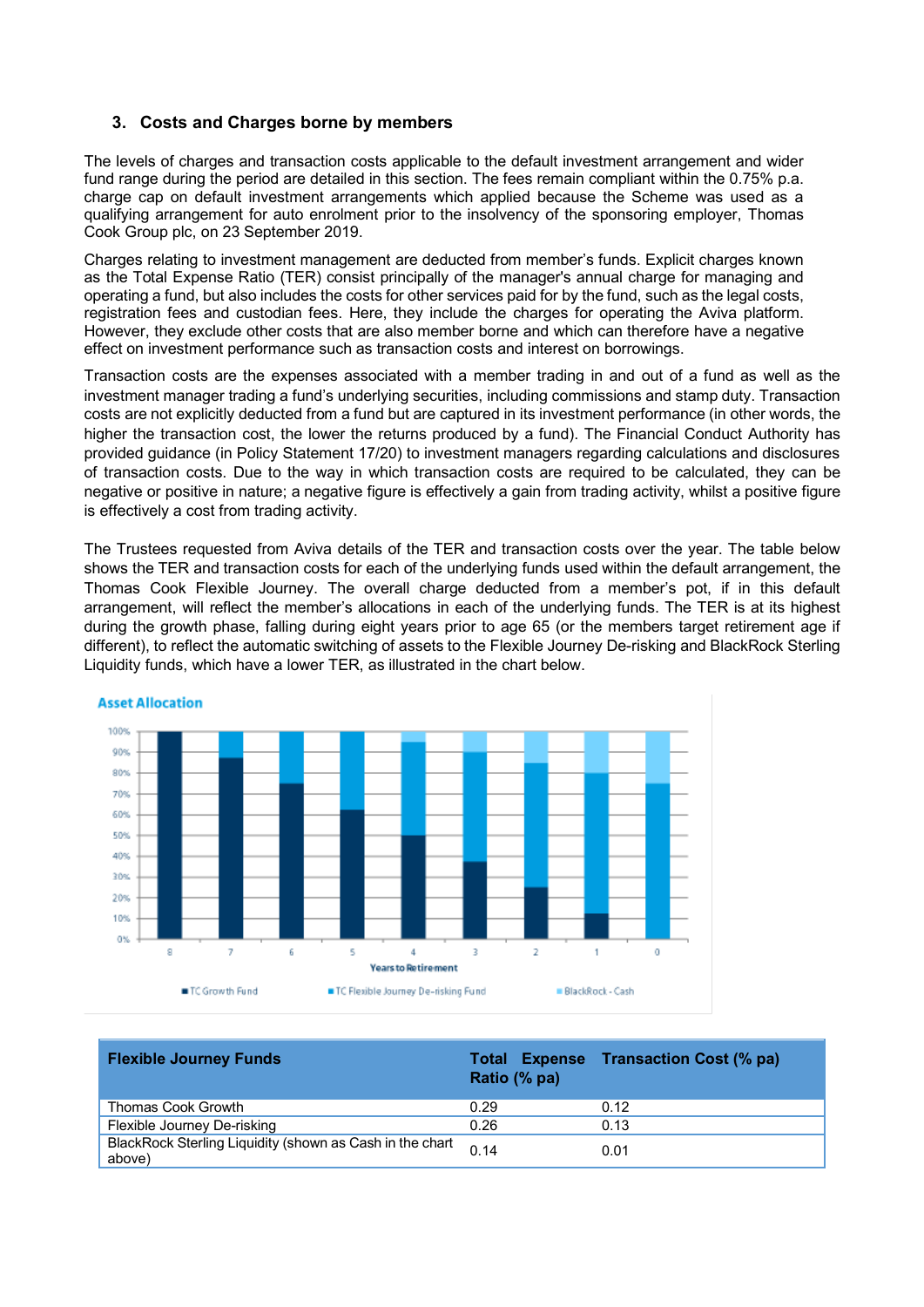The TER and transactions costs applicable to the other funds available as self-select options or within the alternative lifestyle strategies (e.g. the Pre-Retirement Fund is a component of the Thomas Cook Regular Income Journey lifestyle strategy) are:

| <b>Fund</b>                                                             | Total<br>Ratio (% pa) | <b>Expense</b> Transaction Cost (% pa) |
|-------------------------------------------------------------------------|-----------------------|----------------------------------------|
| Mercer Diversified Growth                                               | 0.40                  | 0.29                                   |
| <b>LGIM Future World</b>                                                | 0.42                  | 0.11                                   |
| <b>HSBC Islamic Global Equity Index</b>                                 | 0.44                  | 0.05                                   |
| BlackRock Aguila Connect All Stocks UK Gilt Index                       | 0.14                  | 0.04                                   |
| Pre-Retirement                                                          | 0.21                  | 0.01                                   |
| BlackRock Aquila Connect (30:70) Currency Hedged<br>Global Equity Index | 0.21                  | $-0.04$                                |
| BlackRock Aquila Connect World ex UK Equity Index                       | 0.14                  | $-0.05$                                |
| <b>BlackRock Emerging Markets Equity</b>                                | 0.38                  | $-0.10$                                |
| Mercer Active UK Property                                               | 0.82                  | $-0.18$                                |
| <b>BlackRock Aguila Connect UK Equity Index</b>                         | 0.14                  | $-0.13$                                |

#### *Source: Aviva, May 2020*

The figures and comments in this statement relate to members' investments held with Aviva. A relatively small number of members also have separate funds within an AVC policy with The Prudential Assurance Company. These funds are all invested in a with profits policy. The charging structure on the with-profits fund is not explicit and it is extremely difficult to provide a comparison in a peer group due to the different terms and guarantees on this type of investment. The amount invested in this policy is small in relation to members' overall rights under the Scheme and, following the Pensions Regulator's guidance and in light of the insolvency, the Trustees have adopted a proportionate approach in relation to the amount of governance time and effort expended on the AVCs which are held in the Prudential policy and not in the main Scheme investments. The Trustees wrote to members with AVCs with The Prudential Assurance Company in August 2020, outlining their options and providing some information about charges.

#### *Illustration of the compounding effect of charges and transaction costs on members' benefits*

Using the charges and transaction cost data in accordance with regulation 23(1)(ca) of the Administration Regulations, Aviva have prepared illustrations detailing the impact of the costs and charges typically paid by a member of the Scheme on their retirement savings pot on behalf of the Trustees. The statutory guidance provided has been considered when providing these examples.

The below illustration has taken into account the following elements:

- Savings pot size;
- Real terms investment return gross of costs and charges;
- Adjustment for the effect of costs and charges; and
- Time.

When calculating the assumptions set out below, Aviva have assumed that:

- The starting pension pot is £0
- Contributions of £100 are received per month, increasing at 2.5% per year. Of course contributions ceased to be paid by January 2020.
- Projected pension pot values are shown in today's terms, and do not need to be reduced further for the effect of future inflation.

#### **Projected Pension Pot (in today's money)**

This is not a personal illustration; it is based on the assumptions detailed above and within the table. The purpose of the illustration is to show how fund related costs and charges can affect the overall value of the funds you invest in over time.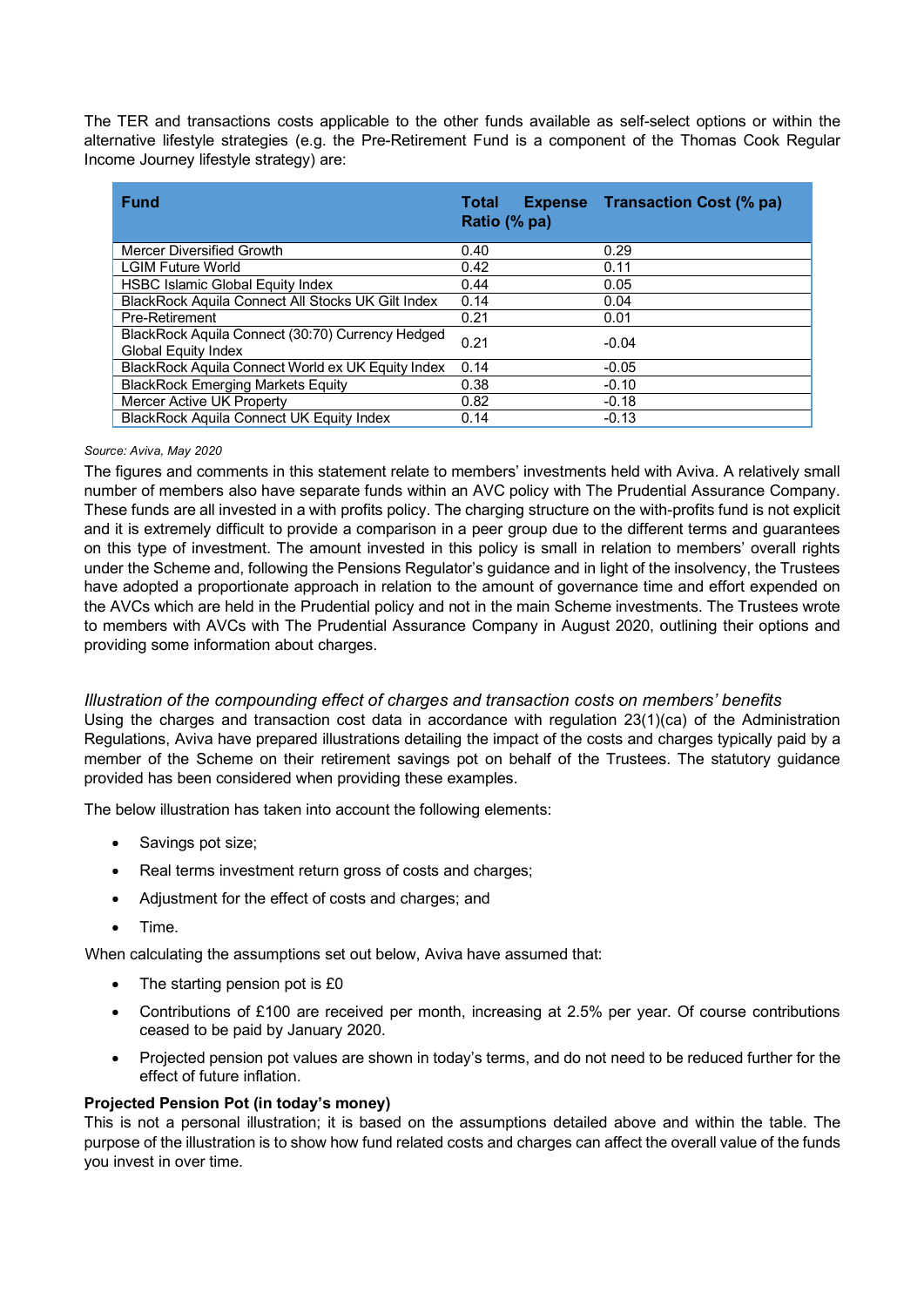| Illustration of effect of cost and charges for typical funds within your scheme - Thomas Cook UK DC Pension Scheme |                                                        |                                                            |                                                        |                                                            |                                                        |                                                            |                                                        |                                                            |                                                        |                                                            |
|--------------------------------------------------------------------------------------------------------------------|--------------------------------------------------------|------------------------------------------------------------|--------------------------------------------------------|------------------------------------------------------------|--------------------------------------------------------|------------------------------------------------------------|--------------------------------------------------------|------------------------------------------------------------|--------------------------------------------------------|------------------------------------------------------------|
|                                                                                                                    | Av MyM TC Growth                                       |                                                            | Av MyM TC Flexible Journey De-<br>risking              |                                                            | Av MyM BlackRock Sterling<br>Liquidity                 |                                                            | Av MyM Legal & General (PMC) Pre-<br>Retirement        |                                                            | Av MyM BlackRock Emerging<br>Markets Equity (Aquila C) |                                                            |
|                                                                                                                    | Assumed growth rate 4.7%                               |                                                            | Assumed growth rate 3.4%                               |                                                            | Assumed growth rate 1.5%                               |                                                            | Assumed growth rate 2.5%                               |                                                            | Assumed growth rate 5%                                 |                                                            |
|                                                                                                                    | Assumed costs and charges 0.41%                        |                                                            | Assumed costs and charges 0.39%                        |                                                            | Assumed costs and charges 0.15%                        |                                                            | Assumed costs and charges 0.22%                        |                                                            | Assumed costs and charges 0.28%                        |                                                            |
| At end of year                                                                                                     | Projected value<br>assuming no<br>charges are<br>taken | Projected value<br>after costs and<br>charges are<br>taken | Projected value<br>assuming no<br>charges are<br>taken | Projected value<br>after costs and<br>charges are<br>taken | Projected value<br>assuming no<br>charges are<br>taken | Projected value<br>after costs and<br>charges are<br>taken | Projected value<br>assuming no<br>charges are<br>taken | Projected value<br>after costs and<br>charges are<br>taken | Projected value<br>assuming no<br>charges are<br>taken | Projected value<br>after costs and<br>charges are<br>taken |
|                                                                                                                    | £1.200                                                 | £1.200                                                     | £1,190                                                 | £1,190                                                     | £1.180                                                 | £1,180                                                     | £1,190                                                 | £1,190                                                     | £1,200                                                 | £1.200                                                     |
| $\overline{2}$                                                                                                     | £2.430                                                 | £2,420                                                     | £2,390                                                 | £2,390                                                     | £2,350                                                 | £2,350                                                     | £2,370                                                 | £2,370                                                     | £2.430                                                 | £2,430                                                     |
| 3                                                                                                                  | £3.680                                                 | £3.660                                                     | £3,610                                                 | £3,590                                                     | £3,510                                                 | £3,500                                                     | £3,560                                                 | £3,550                                                     | £3.700                                                 | £3.680                                                     |
| 4                                                                                                                  | £4.960                                                 | £4.920                                                     | £4.830                                                 | £4.790                                                     | £4,650                                                 | £4,640                                                     | £4.750                                                 | £4.730                                                     | £4.990                                                 | £4.960                                                     |
| 5                                                                                                                  | £6.260                                                 | £6,200                                                     | £6,070                                                 | £6,010                                                     | £5,790                                                 | £5,770                                                     | £5,930                                                 | £5,900                                                     | £6,310                                                 | £6,270                                                     |
| 10                                                                                                                 | £13,200                                                | £13,000                                                    | £12,400                                                | £12,200                                                    | £11.300                                                | £11.200                                                    | £11.900                                                | £11.700                                                    | £13,400                                                | £13,200                                                    |
| 15                                                                                                                 | £21,000                                                | £20,300                                                    | £19,000                                                | £18,500                                                    | £16,500                                                | £16,400                                                    | £17.800                                                | £17.500                                                    | £21.500                                                | £21.000                                                    |
| 20                                                                                                                 | £29,600                                                | £28,300                                                    | £25,900                                                | £24.900                                                    | £21.500                                                | £21.200                                                    | £23.700                                                | £23,200                                                    | £30.500                                                | £29,600                                                    |
| 25                                                                                                                 | £39,200                                                | £37,100                                                    | £33,200                                                | £31,600                                                    | £26,300                                                | £25,800                                                    | £29,700                                                | £28,900                                                    | £40,700                                                | £39,200                                                    |
| 30                                                                                                                 | £49,800                                                | £46,600                                                    | £40.700                                                | £38,300                                                    | £30.800                                                | £30.200                                                    | £35.600                                                | £34.500                                                    | £52.300                                                | £49.900                                                    |
| 35                                                                                                                 | £61,700                                                | £57,000                                                    | £48,600                                                | £45,300                                                    | £35.100                                                | £34.300                                                    | £41.500                                                | £40,000                                                    | £65,300                                                | £61.800                                                    |
| 40                                                                                                                 | £74,800                                                | £68,300                                                    | £56,800                                                | £52,400                                                    | £39,200                                                | £38,200                                                    | £47,500                                                | £45,500                                                    | £79,900                                                | £75,000                                                    |
| 45                                                                                                                 | £89,500                                                | £80,600                                                    | £65,400                                                | £59,700                                                    | £43,200                                                | £41,800                                                    | £53,400                                                | £50,900                                                    | £96,500                                                | £89,700                                                    |
| 50                                                                                                                 | £106.000                                               | £94.000                                                    | £74,400                                                | £67.200                                                    | £46.900                                                | £45,300                                                    | £59.300                                                | £56.200                                                    | £115,000                                               | £106,000                                                   |

# Illustration of effect of costs and charges for funds with different growth rates and charges within your scheme - Thomas Cook UK DC Pension Scheme

|                | Av MyM BlackRock Sterling<br>Liquidity                 |                                                            | Av MyM BlackRock Aq Connect UK<br><b>Equity Index</b>  |                                                            | Av MyM BlackRock Emerging<br>Markets Equity (Aquila C) |                                                            | Av MyM Mercer Diversified Growth                       |                                                            |
|----------------|--------------------------------------------------------|------------------------------------------------------------|--------------------------------------------------------|------------------------------------------------------------|--------------------------------------------------------|------------------------------------------------------------|--------------------------------------------------------|------------------------------------------------------------|
|                | Assumed growth rate 1.5%                               |                                                            | Assumed growth rate 5%                                 |                                                            | Assumed growth rate 5%                                 |                                                            | Assumed growth rate 4.3%                               |                                                            |
|                | Assumed costs and charges 0.15%                        |                                                            | Assumed costs and charges 0.01%                        |                                                            | Assumed costs and charges 0.28%                        |                                                            | Assumed costs and charges 0.69%                        |                                                            |
| At end of year | Projected value<br>assuming no<br>charges are<br>taken | Projected value<br>after costs and<br>charges are<br>taken | Projected value<br>assuming no<br>charges are<br>taken | Projected value<br>after costs and<br>charges are<br>taken | Projected value<br>assuming no<br>charges are<br>taken | Projected value<br>after costs and<br>charges are<br>taken | Projected value<br>assuming no<br>charges are<br>taken | Projected value<br>after costs and<br>charges are<br>taken |
| 1              | £1,180                                                 | £1,180                                                     | £1,200                                                 | £1,200                                                     | £1,200                                                 | £1,200                                                     | £1,200                                                 | £1,190                                                     |
| 2              | £2,350                                                 | £2,350                                                     | £2,430                                                 | £2,430                                                     | £2,430                                                 | £2,430                                                     | £2,420                                                 | £2,400                                                     |
| 3              | £3.510                                                 | £3,500                                                     | £3,700                                                 | £3.690                                                     | £3,700                                                 | £3,680                                                     | £3,660                                                 | £3,620                                                     |
| 4              | £4,650                                                 | £4.640                                                     | £4.990                                                 | £4.990                                                     | £4,990                                                 | £4,960                                                     | £4,920                                                 | £4,850                                                     |
| 5              | £5,790                                                 | £5,770                                                     | £6,310                                                 | £6,310                                                     | £6,310                                                 | £6,270                                                     | £6,200                                                 | £6,090                                                     |
| 10             | £11,300                                                | £11,200                                                    | £13,400                                                | £13,400                                                    | £13,400                                                | £13,200                                                    | £13,000                                                | £12,500                                                    |
| 15             | £16,500                                                | £16,400                                                    | £21,500                                                | £21,400                                                    | £21,500                                                | £21.000                                                    | £20,400                                                | £19,300                                                    |
| 20             | £21,500                                                | £21,200                                                    | £30.500                                                | £30.500                                                    | £30.500                                                | £29,600                                                    | £28,400                                                | £26,400                                                    |
| 25             | £26.300                                                | £25,800                                                    | £40.700                                                | £40.700                                                    | £40.700                                                | £39,200                                                    | £37.200                                                | £33.900                                                    |
| 30             | £30,800                                                | £30,200                                                    | £52,300                                                | £52,200                                                    | £52,300                                                | £49,900                                                    | £46,800                                                | £41.900                                                    |
| 35             | £35.100                                                | £34,300                                                    | £65,300                                                | £65.200                                                    | £65,300                                                | £61,800                                                    | £57.200                                                | £50,200                                                    |
| 40             | £39,200                                                | £38,200                                                    | £79,900                                                | £79,800                                                    | £79,900                                                | £75,000                                                    | £68,600                                                | £59,000                                                    |
| 45             | £43,200                                                | £41,800                                                    | £96,500                                                | £96,300                                                    | £96,500                                                | £89,700                                                    | £81,100                                                | £68,300                                                    |
| 50             | £46,900                                                | £45,300                                                    | £115,000                                               | £115,000                                                   | £115,000                                               | £106,000                                                   | £94,700                                                | £78,100                                                    |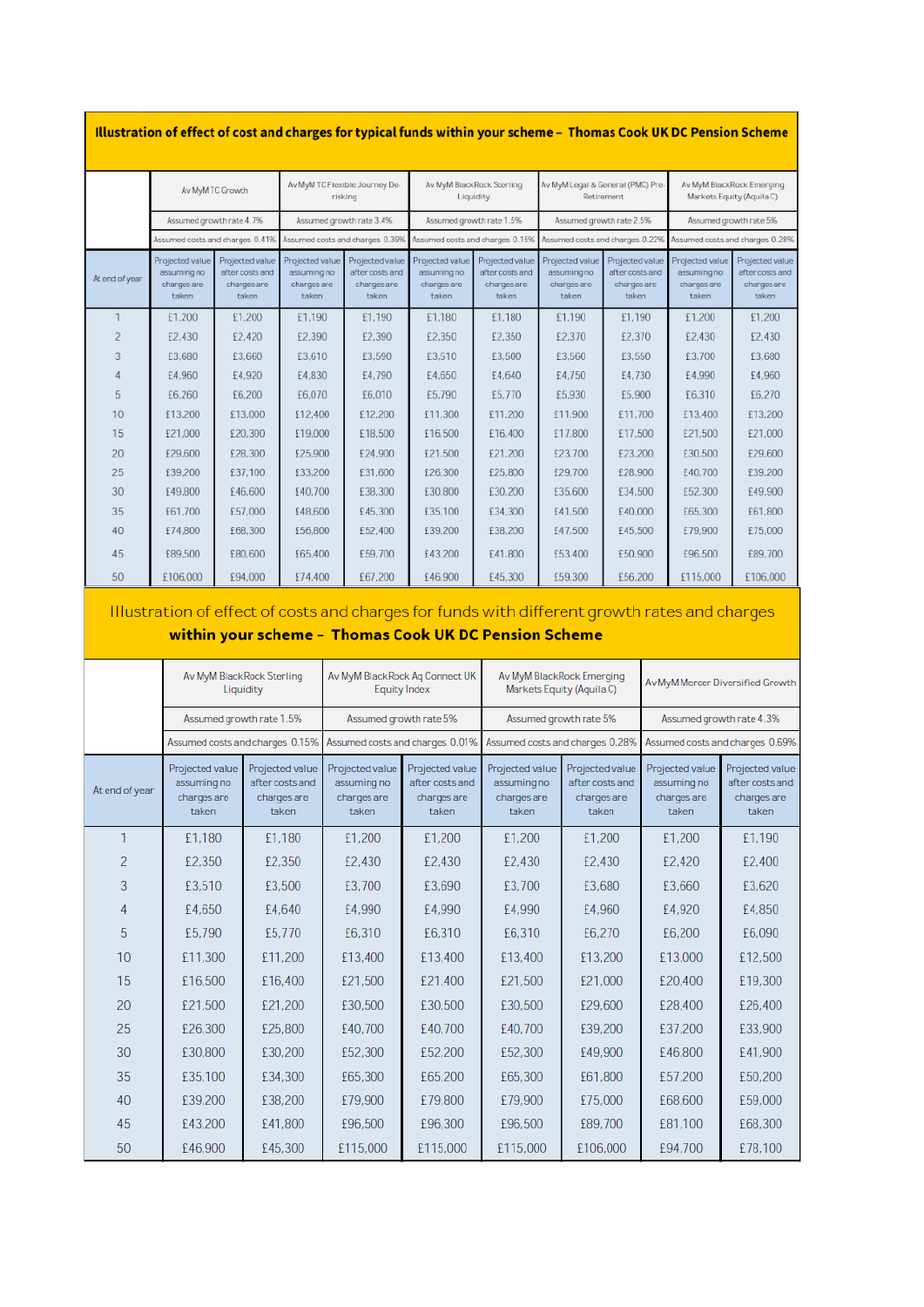#### *Value for members*

The Trustees are committed to ensuring that members receive good value from the Scheme for the charges borne by them. There is no legal definition of "good value", so the process of determining good value is a subjective one. "Value" is not a straightforward concept to quantify and can be open to broad interpretation. It is therefore assessed by the Trustees with guidance from their professional advisers.

Value formed a key part of the Trustees' decision to appoint Aviva. As part of the selection exercise, the Trustees identified a number of areas in which Aviva provide good value for the charges that members pay:

- Charges for the default and self-select options are good when compared against comparable alternatives.
- Net of fees investment performance.
- Investment fund range and ratings, including ratings in respect of Environmental, Social, and Governance (ESG) considerations.
- Aviva offer a market-leading online platform for members.
- Through Mercer Workplace Savings (MWS), the Trustees receive an additional layer of governance oversight on the administrator from their advisers.

Before appointing Aviva the trustees undertook a comprehensive market review supported by their investment consultant and another independent investment adviser and are confident that the Aviva terms represent good value for members.

In addition, members also benefit from the governance oversight provided by the Trustees and their other professional advisers.

#### **4. Trustee Knowledge and Understanding**

The Pensions Act 2004 requires individual trustees to have appropriate knowledge and understanding of the law relating to pensions and trusts and the investment of the assets. The degree of knowledge and understanding required is that appropriate for the purposes of enabling the Trustees to exercise the function in question.

Following the closure of the Company in September 2019, the Trustees are now operating a reduced Trustee Board. An Independent professional Trustee sits as Chair to provide experience and expertise, and the Trustees continue to receive support from their professional and legal advisers.

The independent chair also chairs a number of other similar pension schemes and formerly chaired the Independent Governance Committee of a top 100 PLC. The chair has years of pensions experience including negotiating on pensions at Board and Remuneration Committee level with a number of PLCs. He keeps up to date through attending the annual conference at the Pensions Management Institute and the Pension and Lifetime Savings Association. He keeps his knowledge refreshed holding the certificates in Defined Contribution and Defined Benefits trusteeship, the certificate in Defined Contribution Governance awarded by the Pensions Management Institute. The range and depth of experience helps set the pace and agenda. The other remaining trustee is the former Pensions Manager who is a qualified experienced pensions professional.

The Trustees are also required to explain how their combined knowledge and understanding, together with the advice which is available to them, enables them properly to exercise their functions as Trustees of the Scheme. Examples of the arrangements put in place under the Scheme to ensure this are as follows:

- All Trustees have completed the Pension Regulator's online Trustee Toolkit. This is mandatory for all trustees, and they are expected to review updates and changes to the Toolkit at least every 3 years.
- The Trustees also receive legislative updates from the Scheme's legal advisors.
- The Trustees maintain a training register
- The Trustees take regular investment advice from their Investment Consultant on matters relating to the Scheme investments.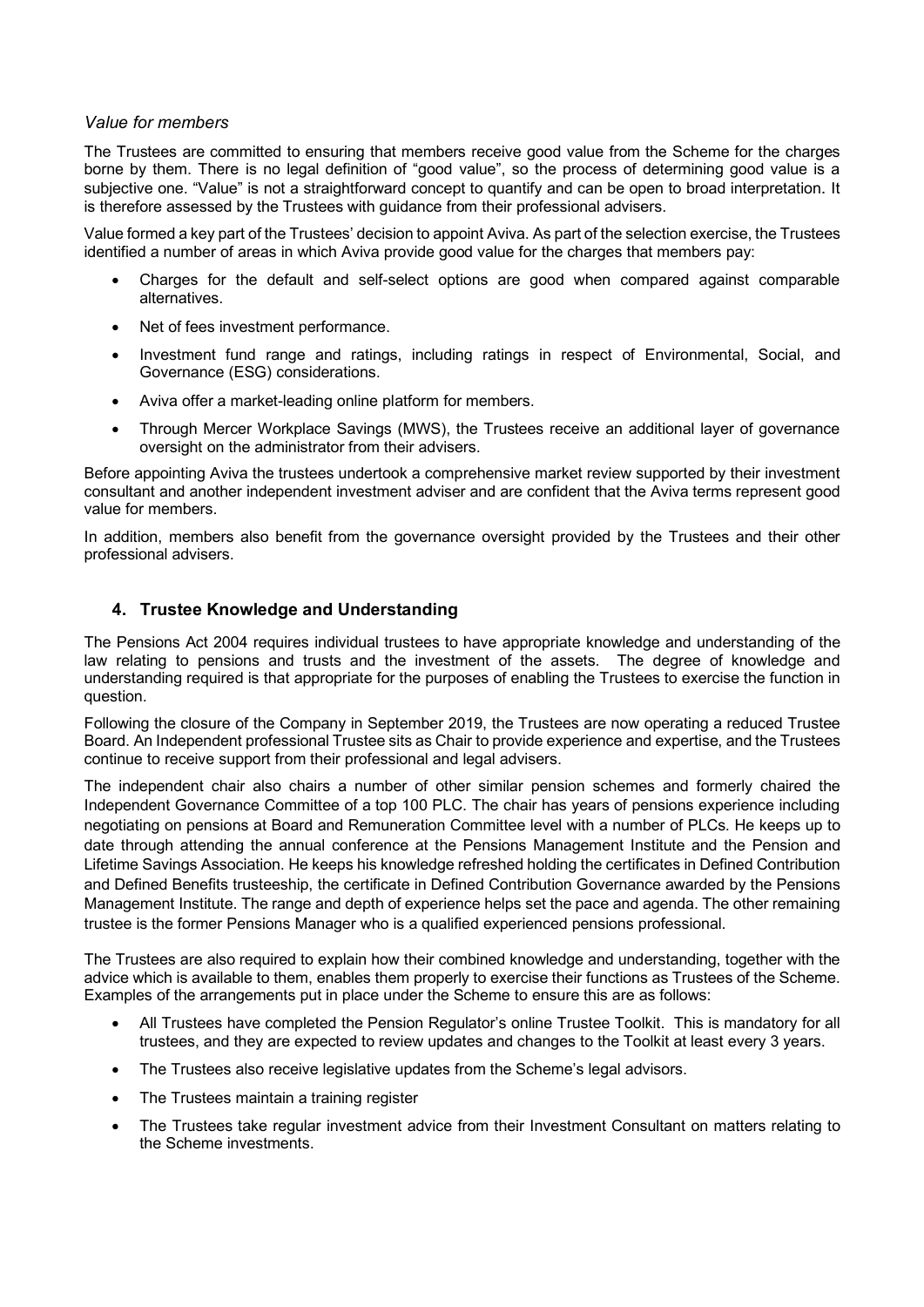• The Trustees also receive advice from professional advisors and the relevant skills and experience of those advisors is a key criterion when evaluating advisor performance or selecting new advisors.

The Trustees are conversant with, and have demonstrated a working knowledge of, the Scheme documents such as the Trust Deed and Rules and the powers that they provide to them, Statement of Investment Principles and documents setting out the Trustees' compliance. They do this through their regular use of a secure sharing platform that contains all the Scheme's key governance documentation.

During the year the Trustees reviewed their:

- Internal Guidance notes for Discretionary Payments on Death: providing a guide for the discretionary subcommittee to follow when considering the possible beneficiaries when a member dies.
- Self-assessment Presence of DC code standards in the Thomas Cook UK DC Pension Scheme: regular review and update of the Trustees' assessment of the Scheme against the DC code.

The Trustees undertook a number of additional activities that involved giving detailed consideration to pensions and trust law, the Scheme's governing documents and investment principles. This allowed them to exercise their knowledge and understanding and to further strengthen their capabilities. These included:

- Exercising discretionary powers in relation to death cases and seeking advice from their professional advisors for specific cases
- Considering their investment strategy in the context of the Scheme platform changes

The Trustees also review and assess periodically whether the systems, processes and controls across key governance functions are consistent with those set out in the Pensions Regulator's Code of Practice 13. They look at all aspects of administration and risk in the Scheme including reviewing the DC Code in practice in detail.

Based on these actions, taken individually and as a Trustee body, and the professional advice available to them, the Trustees consider that they have sufficient skills and resources to properly exercise their function as a Trustee.

The Trustees have also undertaken considerable analysis on the best way of securing member benefits in the long term given there is no longer an employer supporting the Scheme.

Following the insolvency of the sponsor all trustees with the exception of the Chair lost their jobs with most unable to continue as trustees. The Chair would like to thank those trustees and also previous trustees who have all made a very significant contribution over a number of years with their safe stewardship of the Scheme and thought, care and diligence regarding our members. The remaining trustees are ensuring that all the plans that were made are implemented. Members will continue to benefit from the good work.

#### **Chair's declaration**

This statement has been prepared in accordance with Regulation 23 of the Occupational Pension Schemes (Scheme Administration) Regulations 1996 as amended by the Occupational Pension Schemes (Charges and Governance) 2015 (together 'the Regulations') and I confirm that the above statement has been produced by the Trustees of the Thomas Cook UK DC Pension Scheme.

Signature:

**Chair of the Trustees**

**Thomas Cook UK DC Pension Scheme**

Date: 29 September 2020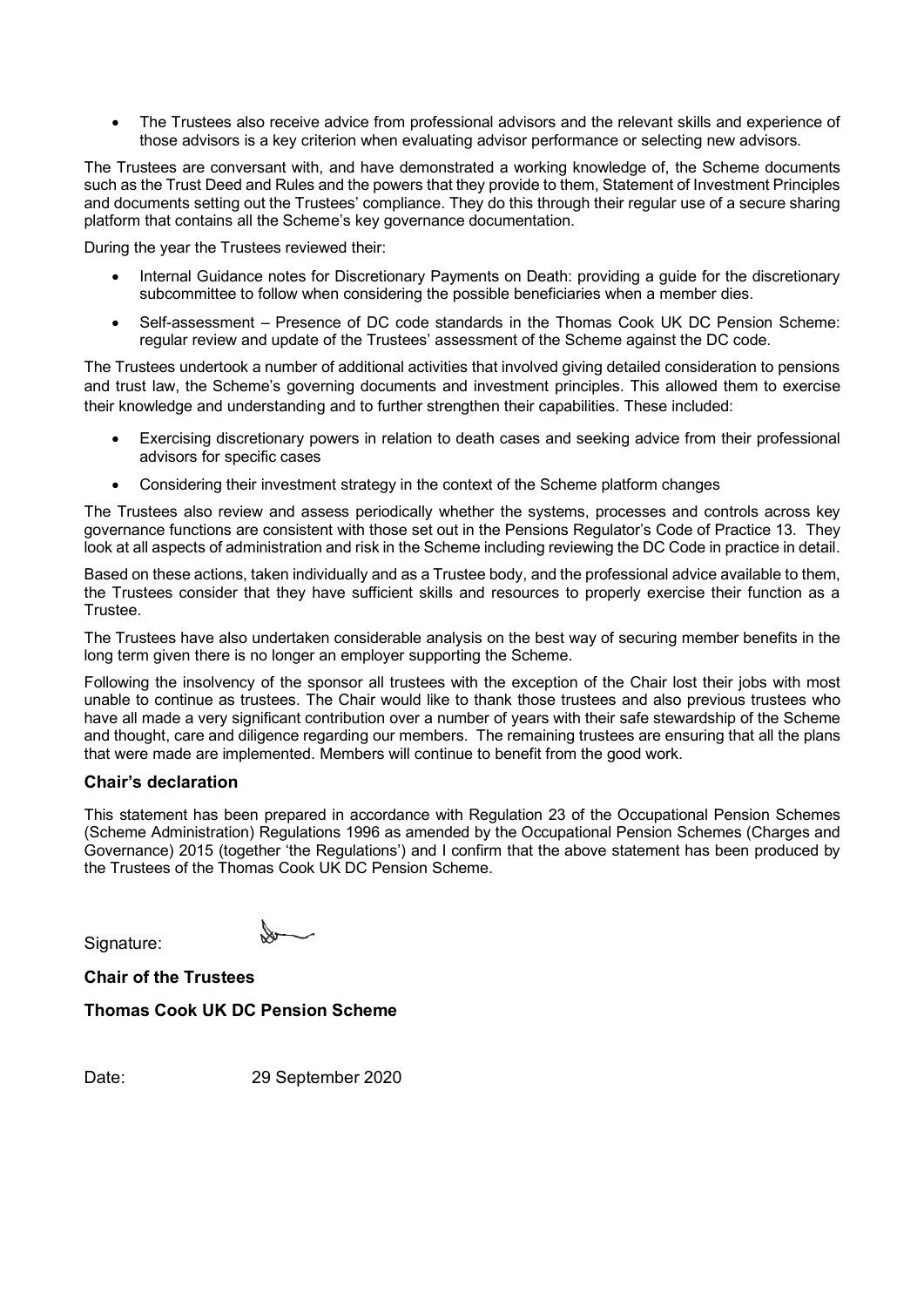## **Statement of Investment Principles dated September 2020**

### 1. **Introduction**

The Trustees of the Thomas Cook UK DC Pension Scheme ("the Scheme") have drawn up this Statement of Investment Principles ("the Statement") to comply with the requirements of the Pensions Act 1995 (as amended by the Pensions Act 2004) ("the Act"). It also seeks to meet the requirements of the Occupational Pension Schemes (Investment) Regulations 2005, the Occupational Pension Schemes (Charges and Governance) Regulations 2015 and subsequent legislation.

The Scheme is a defined contribution scheme and is governed by a Definitive Trust Deed and Rules. A copy of the relevant clauses, of which this Statement takes full regard, is available for inspection.

In September 2019 the sponsoring employer, Thomas Cook Group plc ("the Company") entered liquidation and ceased its operations. The Special Managers continued to support the Scheme with the payment of contributions up until January 2020 for employees retained to assist with the insolvency. As part of the closure, the Trustees are now operating a reduced Trustee Board, and an Independent professional Trustee is appointed as Chair. The Trustees continue to receive support from their professional and legal advisers.

In preparing this Statement, the Trustees have obtained and considered written professional advice from their Investment Consultant, who the Trustees believe has the appropriate ability and practical experience in order to advise them. The advice received and arrangements implemented are, in the Trustees' opinion consistent with the requirements of Section 36 of the Pensions Act (as amended).

Overall investment policy falls into two parts. The strategic management of members' assets is fundamentally the responsibility of the Trustees acting on advice from their Investment Consultant and is driven by their investment objectives as set out in Section 2 below. The remaining elements of investment policy relate to the day-to-day management of the assets that is delegated to professional Investment Managers. The Trustees' policies in relation to the arrangements with the Investment Managers are described in this Statement, with further details on how the arrangements are implemented described in the Investment Policy Implementation Document (the "IPID"), which is available to members on request.

#### 2. **Investment Objectives**

The objectives set out here, and the risks and other factors referenced in this Statement, are those that the Trustees determine to be financially material considerations in relation to the Scheme.

In formulating the Scheme's arrangements, the Trustees recognise that members have differing investment needs and that these may change during the course of members' working lives. They also recognise that members have different attitudes to risk. The Trustees believe that members should make their own investment decisions based on their individual circumstances. The Trustees regard their duty as making available a range of investment options (managed by high quality Investment Managers) sufficient to enable members to tailor to their own needs and their investment strategy.

The following encapsulates the Trustees' objectives:

• To make available a range of investment funds that should enable members to tailor their own investment strategy to meet their own individual needs.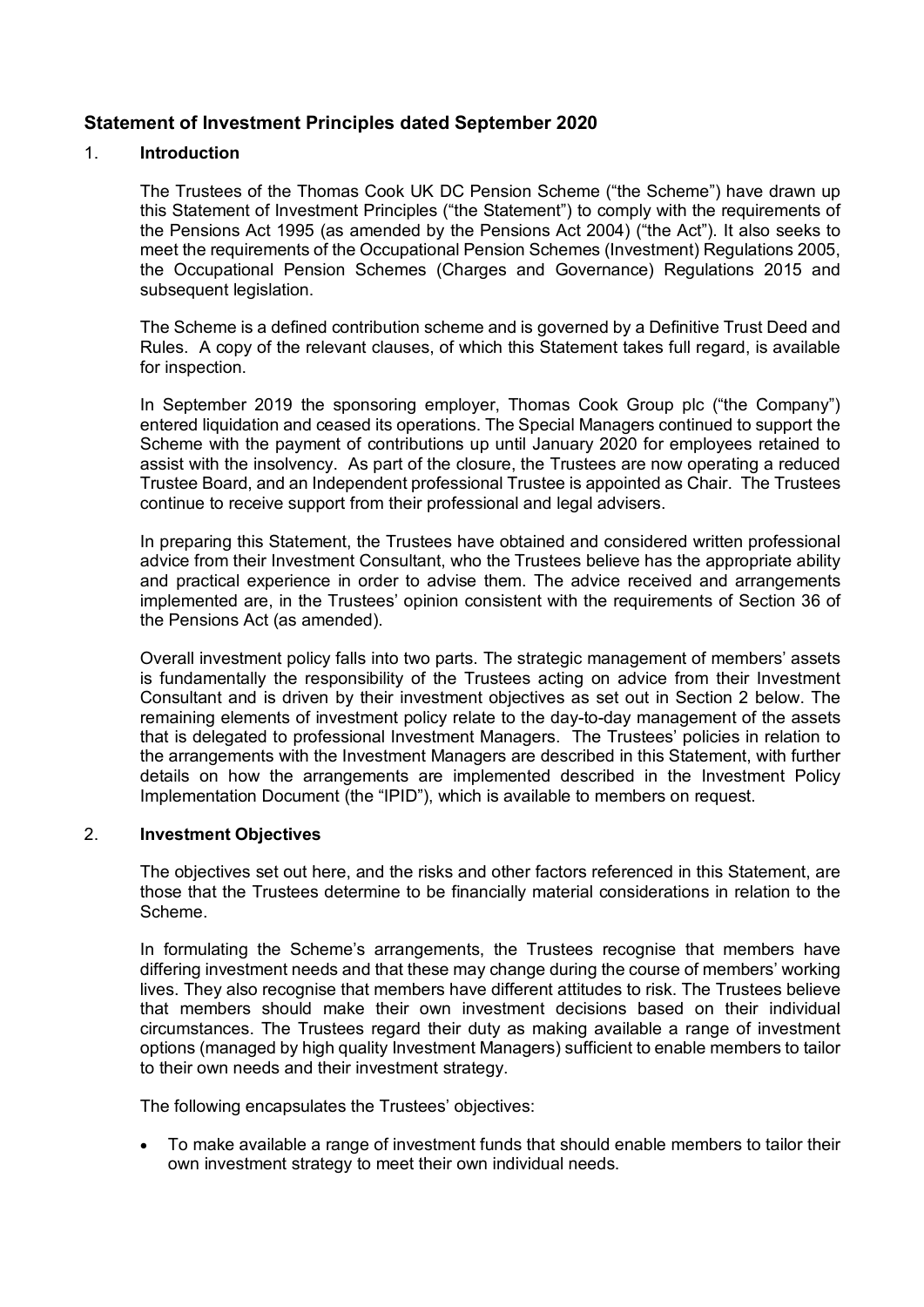- To present this range in a manner which aims to make it as easy as possible for members to make investment decisions.
- Offer funds which facilitate diversification and long term capital growth (in excess of inflation).
- Offer funds that enable members to reduce risk in their investments as they approach retirement.
- Offer funds which mitigate the impact of sudden and sustained reductions in capital values or rises in the cost of securing retirement benefits in the member's chosen form.
- To provide a default investment option for members who do not make their own investment decisions.
- To consider the expected benefits of funds alongside fees charged and not adopt an approach solely focused on "low cost".

#### 3. Risk Management

The Trustees consider a range of potentially financially material factors to which the Scheme is exposed over the anticipated time horizon for which the assets will be held. These factors are outlined in this section and in section 9.

The Trustees believe that the appropriate time horizon within which to assess risk should be viewed at the member level. This will be dependent on the member's age and when they expect to take their benefits from the Scheme. In considering the range of funds to offer to members, the Trustees acknowledge that the investment time horizon of each individual member is different and will be dependent on their current age and when they expect to retire.

In designing the lifestyle strategies, the Trustees have taken the proximity to the target retirement date into account, and the associated financially material risks over the time horizon of these strategies.

The Trustees recognise the following additional risks and take the following steps to manage risk:

- **Inflation risk.** This is the risk that inflation will be greater than the investment growth of the members' Personal Account and the Personal Account will not therefore secure adequate benefits at retirement. The Trustees make available a number of funds that are expected to match or beat price inflation over the long-term.
- **Volatility risk.** This is the risk that your investment can go down in value as well as up. In general, this risk applies most when the member is close to retirement and preparing to use their savings to provide retirement benefits. The Trustees acknowledge that in order to generate returns above that earned by cash requires accepting some risk. The Trustees make available funds with differing degrees of volatility so that members can tailor their investments to their desired level of risk. . The Trustees receive performance reports and will at least every three years review in detail the arrangements and their continued suitability.
- **Benefit mis-match and conversion risk.** This is the risk that that relative market movements in the years just prior to retirement lead to a substantial reduction in the benefits which would otherwise be secured. The Trustees make available a number of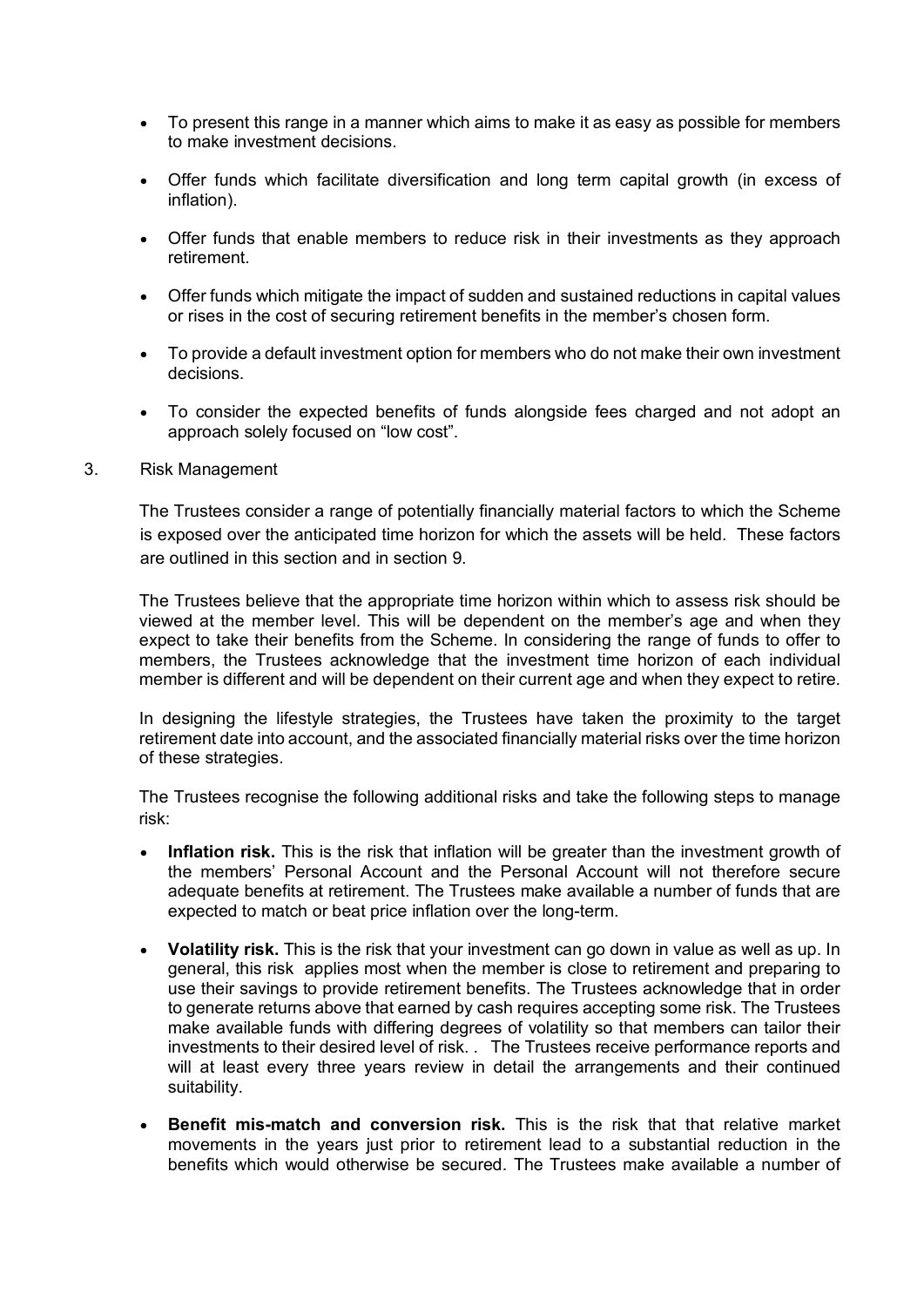lifestyle investment options, which aim to provide automated de-risking strategies designed for different types of potential retirement benefits.

- **Adequacy risk.** This is the risk that members do not secure adequate benefits at retirement. The Scheme is closed following the liquidation of the Company but the Trustees continue to provide access to modelling tools where projections of benefit outcomes can be shown. In addition, benefit statements include projections of member benefits under several sets of assumptions.
- **Manager risk.** The risk that the chosen Investment Manager underperforms the benchmark against which it is assessed. In this regard, the Trustees' general approach is to use active management in the areas they believe it can add most value (such as diversified growth, property and cash) and to use index tracking management in the remaining areas. The Trustees recognise that the use of active management brings with it the risk that those active decisions do not add value. The Trustees receive performance reports and retain their Investment Consultant to aid in monitoring the performance of the appointed managers.
- **Liquidity risk.** The risk that funds do not provide access for investment or withdrawal of monies when required. The Trustees understand that the funds may, in extreme circumstances, be temporarily closed for investment. To mitigate some of this risk, the Trustees have selected daily dealt and daily priced pooled funds.
- **Currency risk.** The risk that returns fluctuate with changes in exchange rates. The Trustees have made available a global equity fund that includes currency hedging of overseas developed market currency exposure relative to Sterling.
- **Credit risk.** The value of bonds would be at risk if a bond issuer defaults on their commitments. The Trustees only make corporate bonds available via a fund containing a range of bonds such that should a bond default its impact will be lessened due to the other bonds within the fund.
- **Custody risk.** The safe custody of the Scheme's assets is delegated to the pooled fund managers with whom they invest. The Scheme's Investment Managers are responsible for delegating the custody of their funds to professional custodians.
- **Default investment risk.** The risk that the investment profile of the default investment option is unsuitable. The Trustees recognise that the default investment option can never be perfect for all members. Details of how the default is designed and how this risk is managed are provided in the Default Investment Option Section of this Statement.
- **Environmental, Social and Corporate Governance (ESG) risk** the risk that ESG concerns, including climate change, have a financially material impact on the return of the Scheme's assets. The management of ESG related risks is delegated to Investment Managers, with oversight from the Trustees. See Section 9 for our policies in this regard.

The Trustees periodically monitor these risks and the appropriateness, in light of the risks, of the investments detailed in this Section.

### 4. **Investment Strategy**

The Trustees believe that the best way to address the investment objectives outlined in Section 2, and with consideration to the risks in Section 3, is to offer all members a range of funds, as well as a default investment option and a number of lifestyle investment strategies.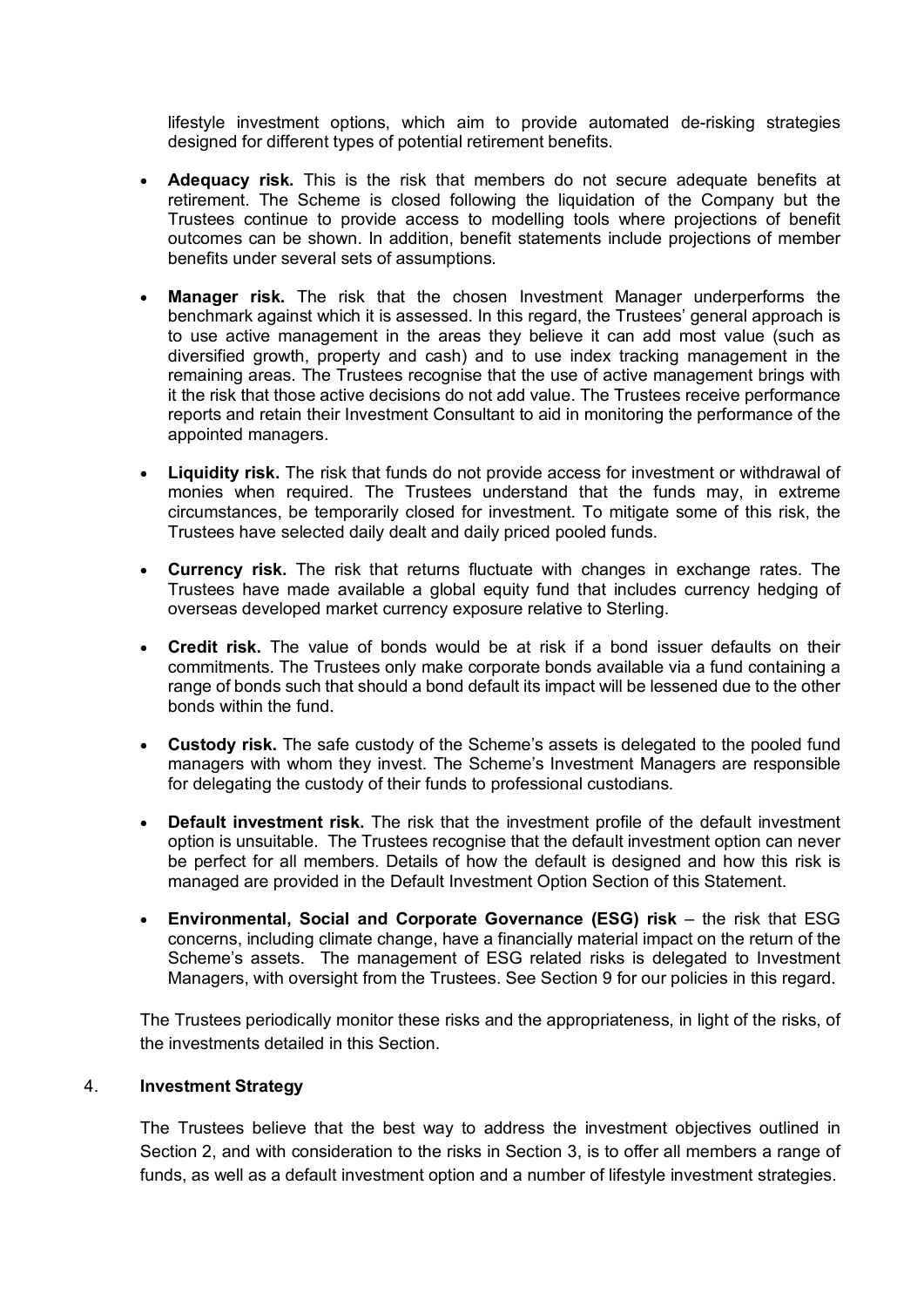#### 4.1 **Self-select funds**

The Trustees have made available to members a range of funds covering different asset classes across the risk / return spectrum. These include alternative lifestyle strategies designed for those who are targeting annuity purchase or full cash withdrawal on retirement, which gradually transition from growth assets into appropriate assets for these targets as members approach their target retirement date. Further details are contained within the IPID.

#### 4.2 **Default Investment Option**

Scheme members who do not actively make an investment decision will be invested in the default investment option, the "Thomas Cook Flexible Journey" strategy. Members may actively choose the default option because they feel it is most appropriate for them. If members wish to, they can opt to choose their own investment strategy on joining but also at any other future date.

The aims of the default investment option, and the ways in which the Trustees seek to achieve these aims, are detailed below:

• To generate returns in excess of inflation during the growth phase of the strategy whilst managing downside risk.

The default investment option's growth phase invests in a growth-focused fund which consists of equities and other growth-seeking assets. These investments are expected to provide equity-like growth over the long term with some downside protection and some protection against inflation erosion.

• To provide a strategy that reduces investment risk for members as they approach retirement.

As a member's pot grows, investment risk will have a greater impact on member outcomes. Therefore, the Trustees believe that a strategy that seeks to reduce investment risk as the member approaches retirement is appropriate. Hence, starting 8 years before their target retirement date (or normal retirement date, if no target is specified), members in the default investment option will have their holdings gradually transitioned towards a lower risk mix of assets. This lower risk mix is designed to provide exposure to assets aiming for income and stable growth through retirement (outside of the Scheme), along with an allowance for tax-free cash benefits through an allocation to money market investments.

• To provide exposure, at retirement, to assets that are broadly appropriate for an individual planning to take 25% cash at retirement (reflecting current tax-free cash rules) and to use the balance to stay invested post-retirement (albeit outside of the Scheme).

At the point of the target or normal retirement date, members' accumulated savings in the default investment option will be invested in a multi-asset fund and a money market fund, with proportions designed to target 25% of the portfolio in money market instruments and the balance in a diversified mix of assets which aim to generate income and maintain the purchasing power of members' savings. The assets in this allocation include equities, bonds, cash and alternative assets.

#### *Policies in relation to the default investment option*

• The default investment option manages investment and other risks throughout a member's working lifetime via a strategic asset allocation consisting of equities, alternative asset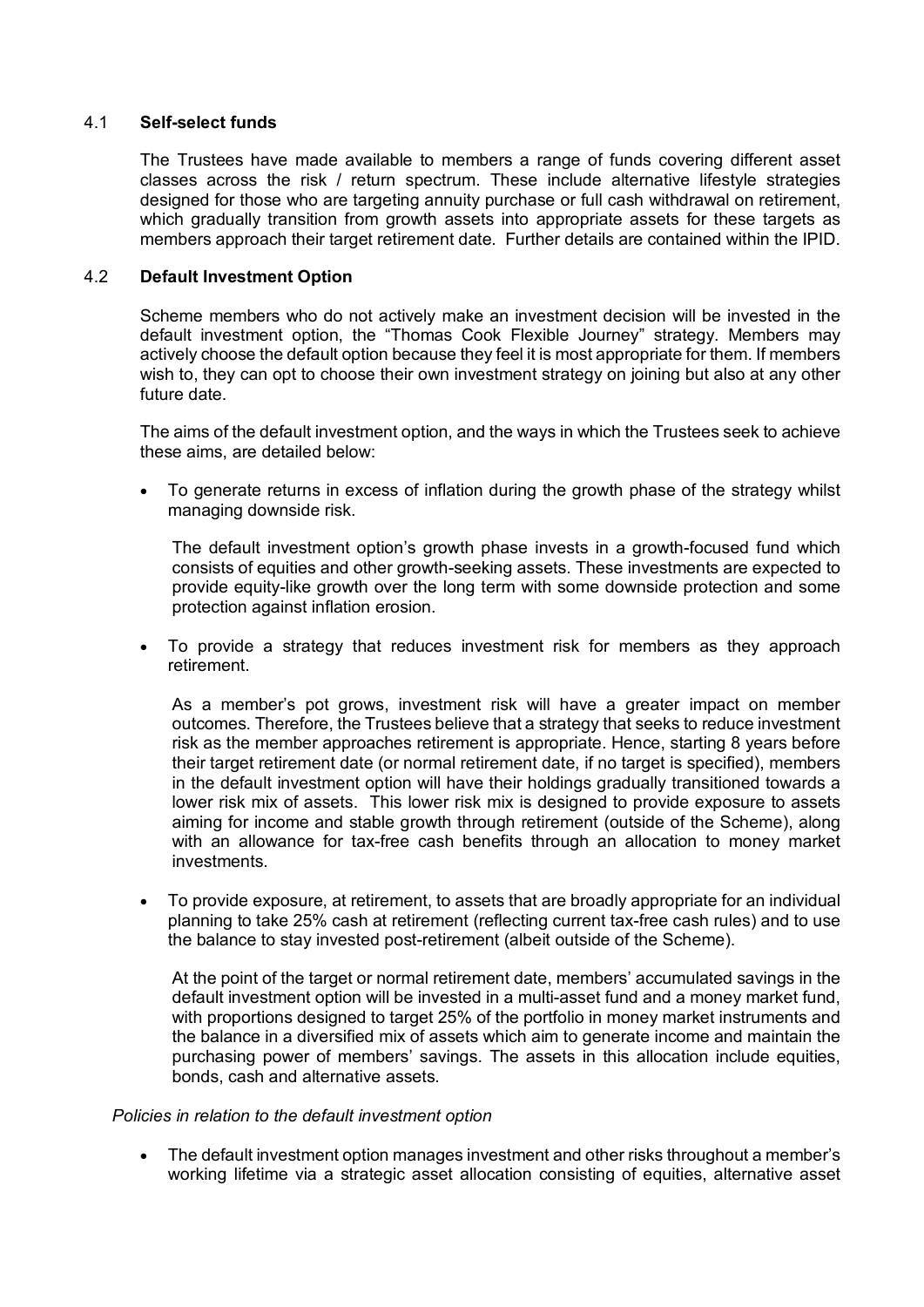classes, fixed income assets and cash. Risk is not considered in isolation, but in conjunction with expected investment returns and outcomes for members. In designing the default option, the Trustees have explicitly considered the trade-off between risk and expected returns.

- Assets in the default investment option are invested in a manner which aims to ensure the security, quality, liquidity and profitability of a member's portfolio as a whole.
- The Investment Managers have responsibility for buying and selling the underlying assets. All of the pooled funds used operate daily dealing cycles.
- Assets are invested on regulated markets.
- The Investment Managers also have discretion to incorporate environmental, social and governance considerations in exercising their delegated responsibilities. However, the Trustees have in place a policy regarding such issues, which is detailed in Section 9 of this Statement. The Trustees do not take into account member views or other non-financial factor in designing or operating the default arrangement.

Based on the Trustees' understanding of the Scheme's members, an investment strategy that targets taking benefits flexibly (including a tax-free cash lump sum up 25% of a member's pot) at retirement is expected to be broadly appropriate to meet a typical member's requirements for income in retirement. This does not mean that members have to take their benefits in this format at retirement - it merely determines the investment strategy that will be in place pre-retirement.

Members have the option of choosing their own investment strategy.

The Trustees will continue to review the default investment option, and more strategically at least triennially, or after significant changes to the membership demographic, if sooner. When doing this, the Trustees will take written advice from their Investment Consultant.

The Trustees review investment performance and risk in relation to the default investment option and take professional advice as appropriate.

The Trustees believe that this strategy meets the investment objectives outlined in this Statement and seeks to mitigate the risks identified in Section 3 and that implementing this strategy is intended to ensure the assets in the default investment option are invested in the best interests of the relevant members and beneficiaries.

### 5. **Investment Manager Arrangements**

#### *Overview*

The Trustees make available funds via an administration and investment platform provider. The platform provider gives access to a range of investment funds operated by professional Investment Managers. Having taken advice from their Investment Consultant the Trustees decide on which funds to make available.

In investing via a platform, the Trustees do not appoint Investment Managers directly. However, in practice the Trustees believe they have a role to play in designing and governing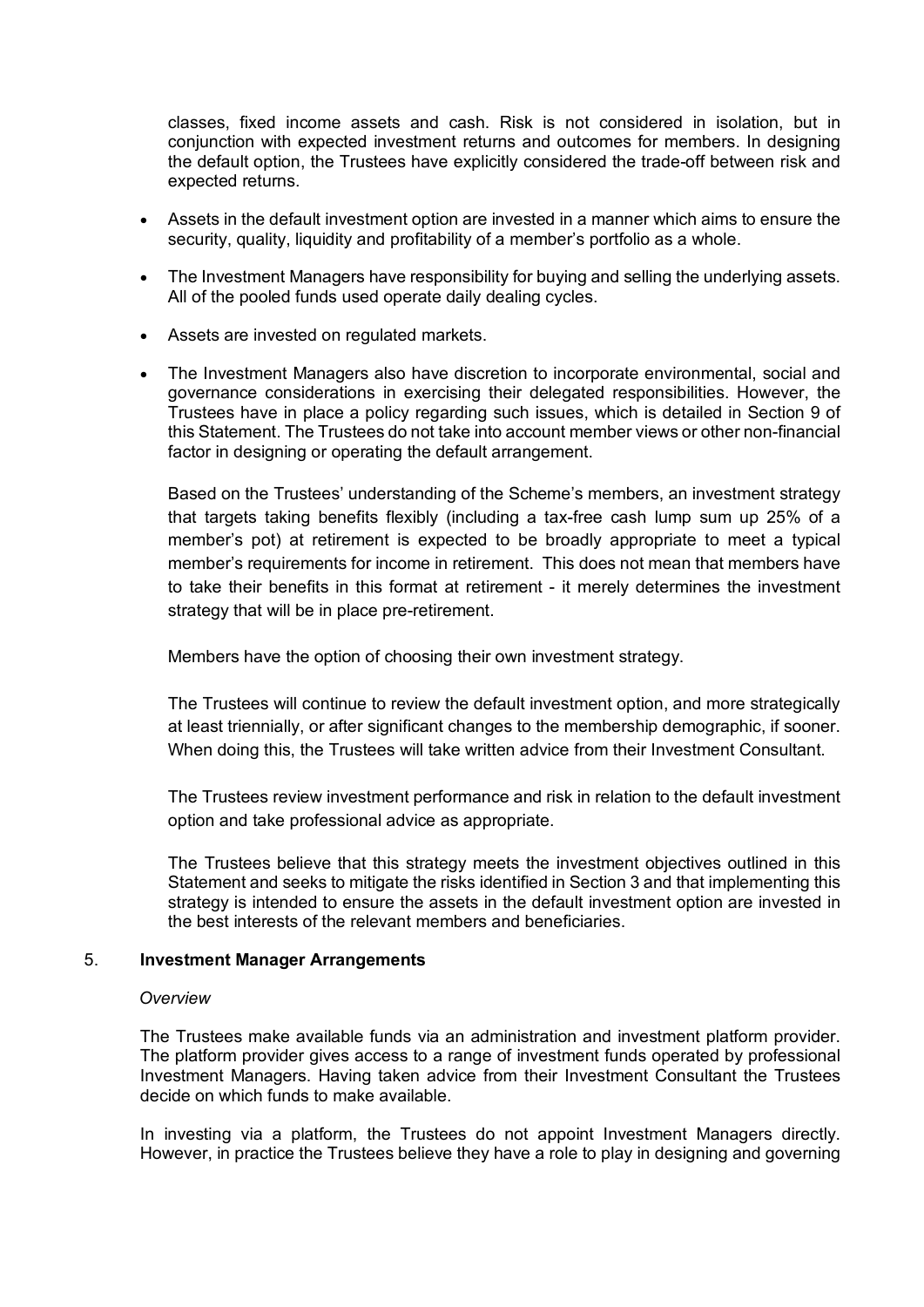the arrangements with the underlying Investment Managers. The Trustees' policies relating to the underlying Investment Managers are documented here.

The day-to-day management of the assets is delegated to professional Investment Managers who in addition to the provider are all authorised by the relevant regulator. The Investment Managers have full discretion to buy and sell investments on behalf of the Scheme subject to agreed constraints and applicable legislation.

The Scheme's Investment Managers are appointed based on their capabilities and suitability as regards meeting the Scheme's objectives. Their appointments are therefore also based on their perceived likelihood of achieving the expected return and risk characteristics required for the asset class being selected for.

The Trustees receive advice from their Investment Consultant in relation to forward-looking assessments of a manager's ability to outperform over a full market cycle, for mandates where outperformance is the objective. This view will be based on the Investment Consultant's assessment of the manager's idea generation, portfolio construction, implementation and business management, in relation to the particular investment portfolio(s) that the Scheme invests in. The Investment Consultant's manager research ratings assist with due diligence and are used in decisions around selection, retention and realisation of manager appointments.

For passively managed mandates, or those where outperformance is not the primary goal, the Trustees will seek guidance from the Investment Consultant in relation to forward looking assessment of the manager's ability to achieve the mandate objectives.

If the investment objective for a particular fund changes, the Trustees will review the fund to ensure it remains appropriate and consistent with the Scheme's objectives.

Some of the funds used are actively managed and the managers are incentivised via performance targets. An appointment will be reviewed following periods of sustained underperformance or failure to meet its objectives, and the Trustees receive quarterly monitoring reports to seek to manage this risk. The Trustees will review the appropriateness of using actively managed funds (on an asset class basis) periodically.

As the Trustees invest in pooled vehicles it is accepted that there is no ability to specify the risk profile and return targets of the manager, other than through the Trustees' fund choices. However, appropriate mandates are selected to best align with the overall investment strategy and policies as documented in this Statement.

#### *Investment Manager Remuneration*

The Investment Managers are remunerated by way of a fee calculated as a percentage of assets under management. In each case, the principal incentive is for the Investment Manager to retain their appointment (in full), by achieving their objectives, in order to continue to receive their fee.

As part of the annual Value for Money assessment and Chair's Statement disclosures, the Trustees review the fees across all funds used by the Scheme.

Investment managers are not remunerated based on portfolio turnover and their objectives are based on medium to long-term considerations, consistent with the Trustees being longterm investors.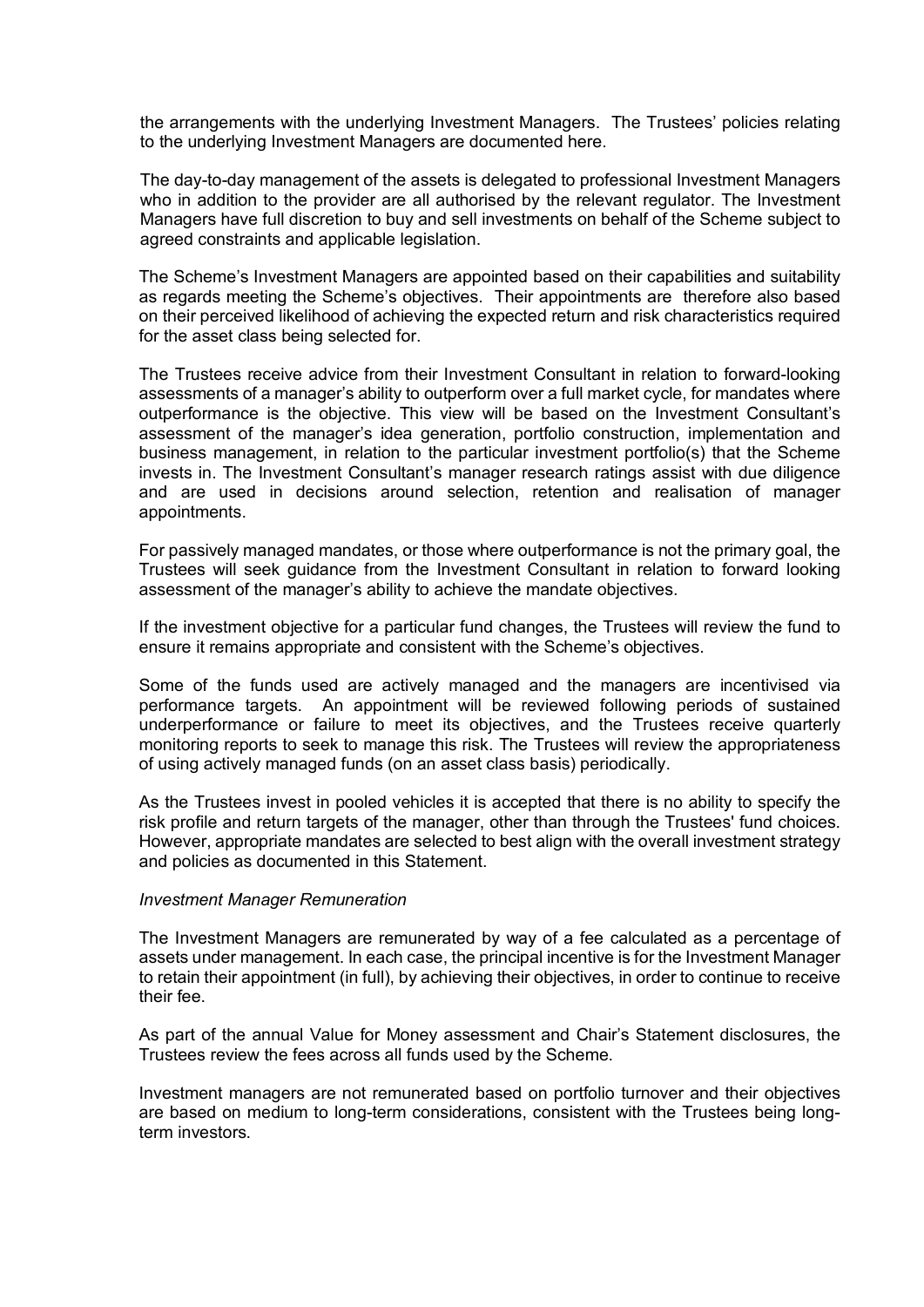#### *Evaluating Investment Managers*

Investment managers are aware that their continued appointment is based on their success in delivering the objectives of the mandate which they have been appointed to manage. If the Trustees are dissatisfied, then they will look to replace the manager.

The Trustees consider the Investment Consultant's investment research and ESG research ratings within the investment reporting. Through these ratings, the Trustees are able to assess for example how each Investment Manager embeds ESG into its investment process and how each manager's investment philosophy aligns with the Trustees' policies as documented in this Statement.

Where equity funds are held, equity managers registered with the appropriate regulator are expected to report on their adherence to the UK Stewardship Code on an annual basis.

#### *Time horizon and Duration of Appointments*

The Trustees receive investment performance reports on a quarterly basis, which present performance information over 3 months, 1 year, 3 years and 5 years and take professional advice as appropriate. The Trustees review the performance of the investments on an absolute basis and relative to defined benchmarks (over the relevant period) net of fees.

If a manager is not meeting its performance objectives, over a sustained period of time, and after consideration of all relevant factors, the Trustees may take the decision to terminate the appointment. The Trustees are long-term investors. Accordingly, the Trustees do not seek to change the investment arrangements on a frequent basis.

The funds used by the Scheme are open-ended with no set end date for the arrangement. The Trustees will retain an Investment Manager unless:

- There is a strategic change to the overall strategy that no longer requires exposure to that asset class or manager; or
- The appointment has been reviewed and the Trustees have decided to terminate the appointment.

#### *Portfolio turnover costs*

Transaction costs, which include portfolio turnover costs, are monitored and assessed within the annual Value for Money assessment. The Trustees have not set portfolio turnover targets; the Trustees instead assess performance net of the impact of the costs of such activities.

Details of the appointed platform provider and other Investment Managers can be found in the IPID.

#### 6. **Realisation of Investments**

The Investment Managers have discretion in the timing of realisation of investments and in considerations relating to the liquidity of those investments within parameters stipulated in the relevant appointment documentation.

The administrators are responsible for realising monies to meet outflows from the Scheme.

### 7. **Expected Return**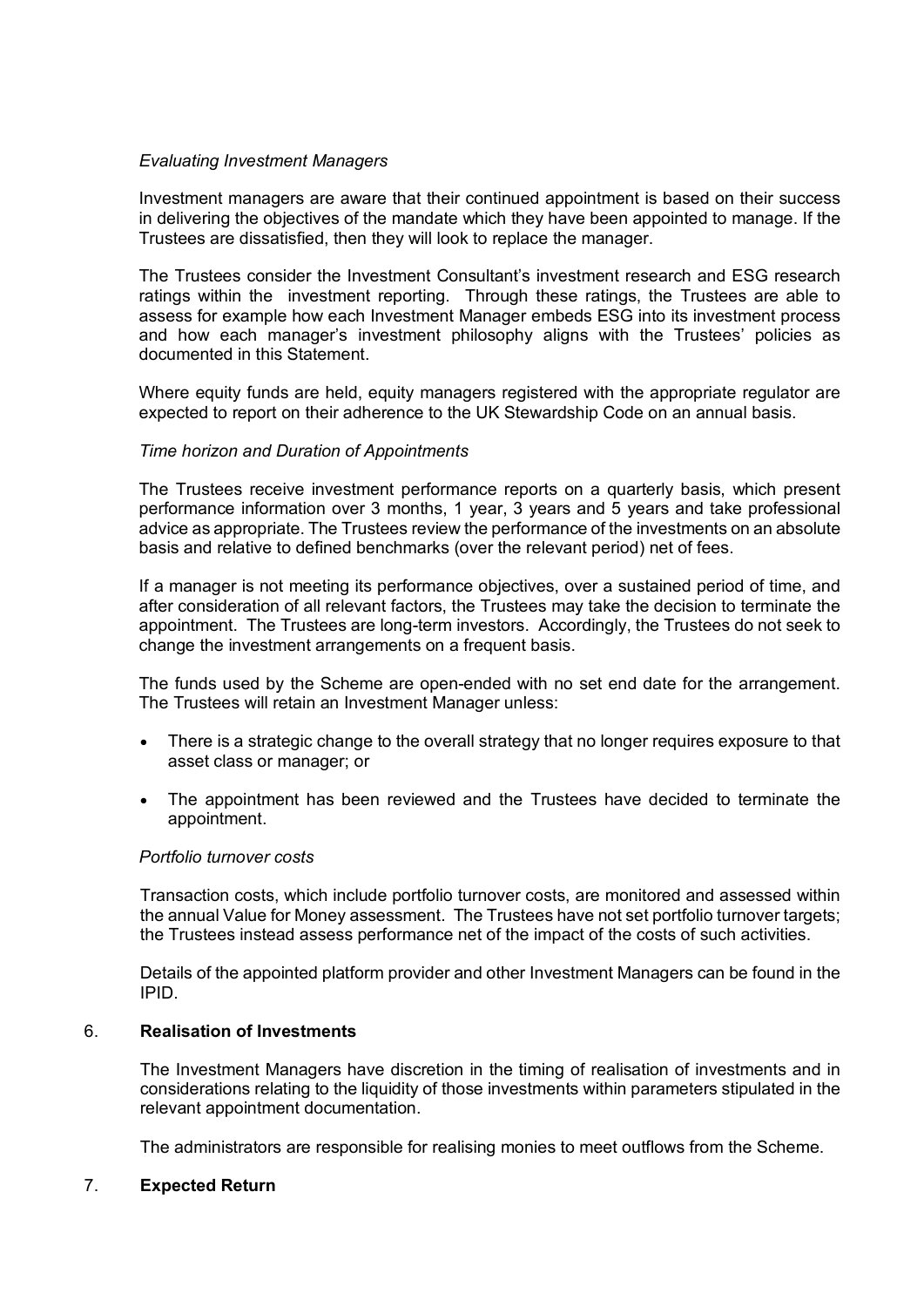The funds available are expected to provide an investment return relative to the level of risk associated with it. The Trustees believe that the range of funds offered should provide a range of returns suitable for the membership as a whole.

#### 8. **Additional Assets**

Under the terms of the trust deed the Trustees are responsible for the investment of Additional Voluntary Contributions ("AVCs") paid by members. The Trustees review the investment performance of the chosen AVC providers on a regular basis and takes advice as to the providers' continued suitability. Details of the current providers can be found in the IPID.

#### 9. **Environmental, Social and Governance (ESG) Considerations and Engagement Activities**

The Trustees believe that ESG issues may have an impact on investment risk and return outcomes, and that good stewardship can create and preserve value for companies and markets as a whole. The Trustees also recognise that long-term sustainability issues, particularly climate change, present risks and opportunities that increasingly require explicit consideration.

The Trustees accordingly consider these issues in the context of anticipated time horizon over which the assets will be held.

The Trustees do not directly manage the Scheme's investments, and the Investment Managers have full discretion to buy and sell investments within the various portfolios, within the guidelines of their mandates. ESG considerations and engagement activities are however taken into account in the selection, retention and realisation of investments in the following ways:

- The Trustees consider the ESG research ratings published by our investment advisers, Mercer, when monitoring the Scheme's investments. These ratings are also considered as part of any new selection of investment funds.
- The Investment Managers are expected to respond to questions regarding voting and engagement activities carried out on behalf of the Trustees for mandates where this is appropriate and where the Trustees have concerns they may seek to raise these with the Investment Managers, though the pooled nature of the investments may mean that the Trustees have little influence.
- The Trustees make available to members a fund which invests in global equities of companies which are less carbon-intensive or earn green revenues. The manager has the discretion to reduce investment in certain companies which do not, in the manager's view, demonstrate adequate strategies and governance standards to transition to a low carbon economy. Companies that fail to meet the manager's minimum standards in relation to low carbon transition and corporate governance standards may be excluded from the fund, which also excludes shares issued by manufacturers of Controversial Weapons (as defined by FTSE).

The Investment Managers are expected to evaluate ESG factors (including climate change considerations) where practical within the terms of their mandate and to exercise voting rights and stewardship obligations attached to the investments in accordance with their own corporate governance policies and current best practice (including the UK Corporate Governance Code and UK Stewardship Code). In doing so, they are expected to focus on medium to long-term performance, consistent with the objectives of their funds.